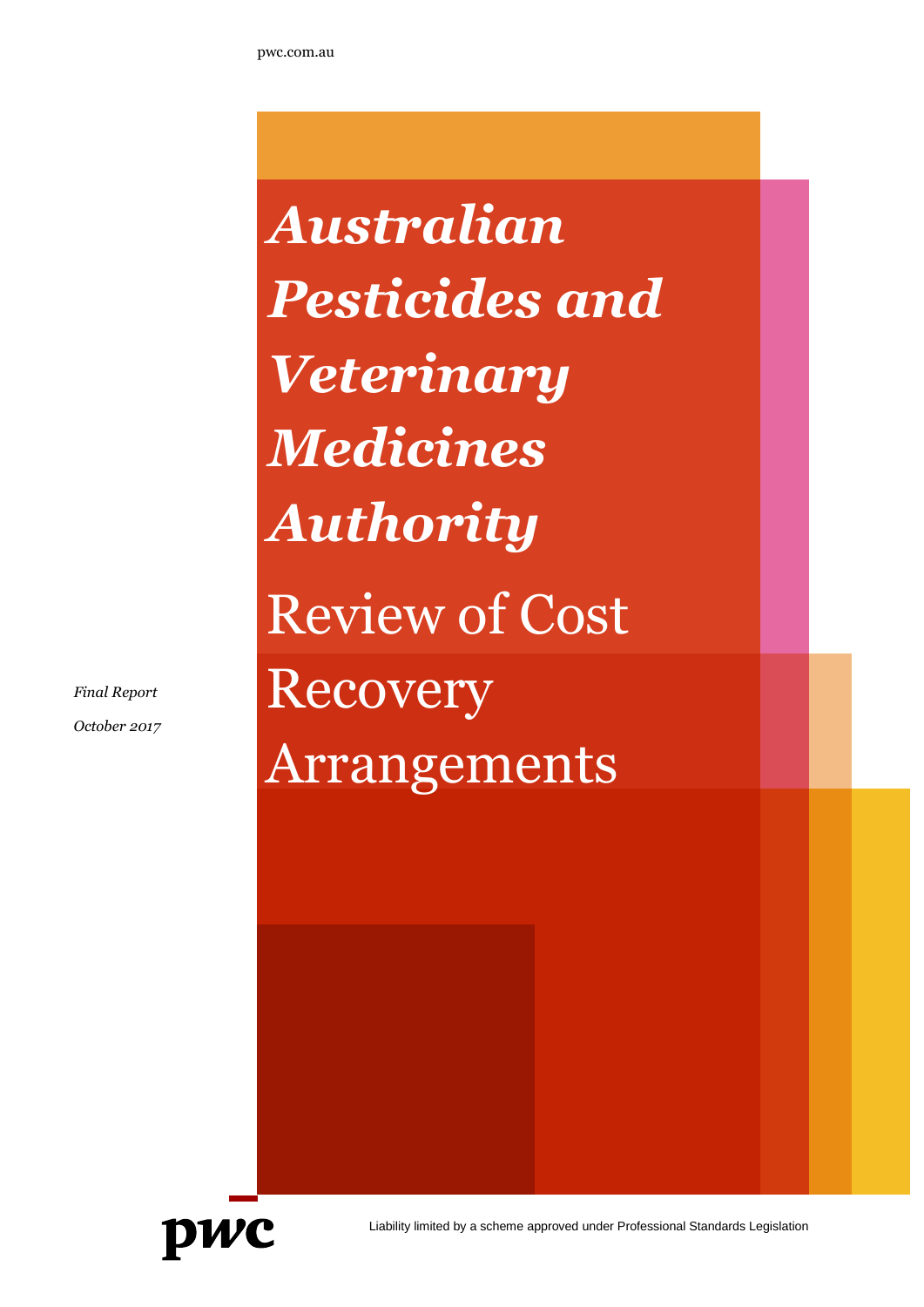# *Contents*

| 4 Appropriateness of the cost recovery model and pricing arrangements |  |
|-----------------------------------------------------------------------|--|
|                                                                       |  |
|                                                                       |  |
|                                                                       |  |

#### *Limitations*

Our work was limited to that described in this report. It was performed in accordance with PIN 23350 under the terms and conditions of the deed executive in relation to the Australian Customs and Border Protection Services Provider Panel 127074 between PricewaterhouseCoopers and the Department of Agriculture and Water Resources. It did not constitute an 'audit' or 'review' in accordance with the standards issued by the Auditing and Assurance Standards Board, and accordingly no such assurance under those standards will be provided in this report.

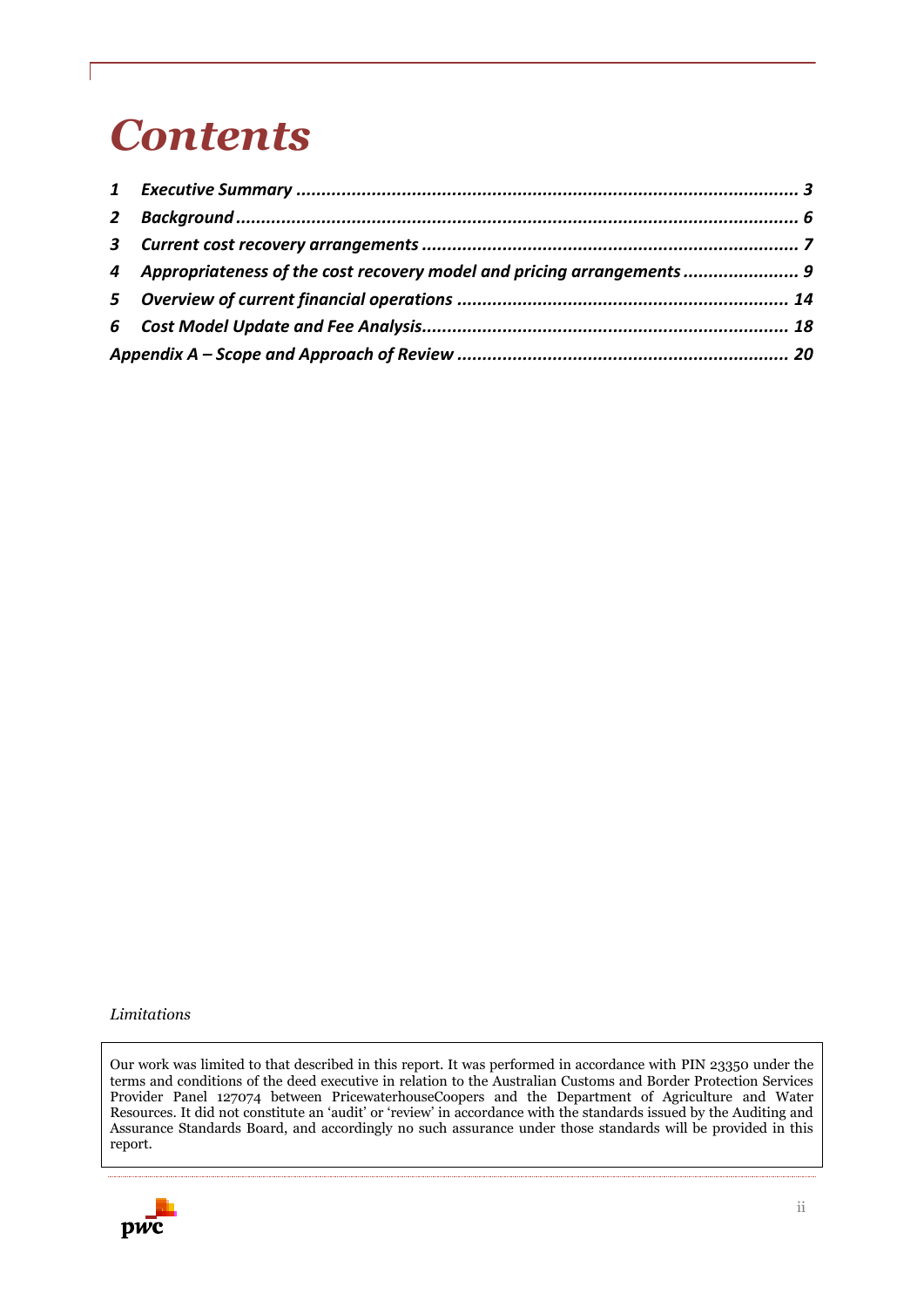## <span id="page-2-0"></span>*1 Executive Summary*

### *1.1 Introduction*

PricewaterhouseCoopers (PwC) was engaged to undertake an independent review of the current cost recovery arrangements in place for the Australian Pesticides and Veterinary Medicines Authority (APVMA or Authority). Through this assessment PwC were also required to provide an overview of the APVMA's financial outcomes over the period 2014-15 through to 2016-17 with a view to identifying any key issues impacting the APVMA's financial position and sustainability.

The Australian Government provides a diverse range of services, support and benefits to the Australian public to achieve its policy outcomes. These activities are funded from different revenue sources, including general taxation, sales of public assets, government investments, cost recovery and other revenue-raising measures. Cost recovery involves the Australian Government charging the nongovernment sector some or all of the efficient costs of a specific government activity. That activity may include the provision of goods, services or regulation, or a combination of them.

Cost recovery can promote equity, whereby the recipients of a government activity, rather than the general public, bear its costs. An effective arrangement can also influence demand for government activities, improve the efficiency, productivity and responsiveness of government activities and accountability for those activities. A robust and transparent cost recovery model can also increase cost consciousness for all stakeholders by raising awareness of how much a government activity costs. The scope and approach of this review are included in **Appendix A**.

### *1.2 Overall observations*

The review identified a number of issues that are currently contributing to the APVMAs financial position and ongoing sustainability. The most significant of these issues are resulting from the time taken to undertake a comprehensive cost recovery review of its arrangements and to update them as necessary. There is a significant imbalance between revenue and expense which is forecasted to grow if these issues are not addressed.

The table below provides a comprehensive summary of the findings made through this review with further analysis and recommendation included within the report.

| <b>Finding</b> | <b>Description</b>                                                                                                                                                                       | <b>Recommendations</b>                                                                                                                                                                                                                                                                    |
|----------------|------------------------------------------------------------------------------------------------------------------------------------------------------------------------------------------|-------------------------------------------------------------------------------------------------------------------------------------------------------------------------------------------------------------------------------------------------------------------------------------------|
|                | The forecast assumptions which<br>underpinned the 2012 cost recovery<br>arrangements may not have been<br>appropriate and failed to adequately<br>project beyond the immediate term.     | <b>Recommendation 1– The policy authority</b><br>should be reviewed in line with the requirements<br>of the updated Australian Government Cost<br>Recovery Guidelines and the Australian<br>Government Charging Framework to ensure the<br>intent remains consistent with the overarching |
| 2              | The current policy authority enabling 40%<br>of costs to be recovered through Fee for<br>Service (FFS) impedes APVMAs ability to<br>fully cost recover and drives cross<br>subsidisation | policy.<br><b>Recommendation 2– The APVMA should</b><br>consider refreshing its policy authority to allow<br>for the annual application of indexation. This will<br>ensure that the Authority can amend its pricing                                                                       |
| 3              | The APVMA does not currently have a<br>process in place to accurately forecast the<br>workload of applications and the modular<br>break up by activity it expects to<br>undertake.       | annually in line with market factors to ensure<br>revenue and expenditure move consistently<br>across years.<br><b>Recommendation 3 - The Authority should</b><br>develop a process by which it can accurately                                                                            |

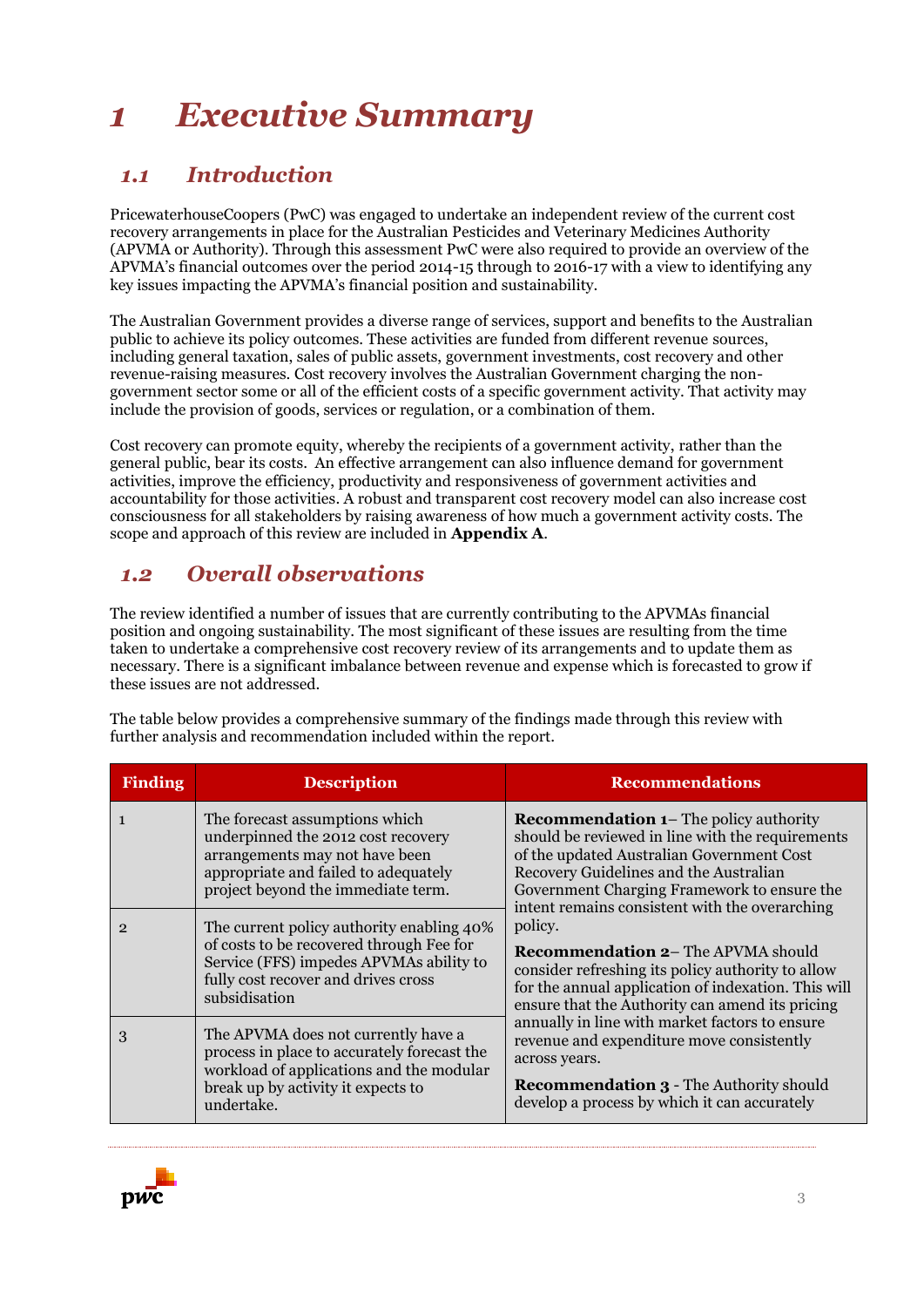| <b>Finding</b> | <b>Description</b>                                                                                                                                                                                                                                                                                                                                               | <b>Recommendations</b>                                                                                                                                                                                                                                                                                                                                                                                               |
|----------------|------------------------------------------------------------------------------------------------------------------------------------------------------------------------------------------------------------------------------------------------------------------------------------------------------------------------------------------------------------------|----------------------------------------------------------------------------------------------------------------------------------------------------------------------------------------------------------------------------------------------------------------------------------------------------------------------------------------------------------------------------------------------------------------------|
| $\overline{4}$ | The policy authority supporting the<br>current cost recovery arrangements does<br>not allow for the annual indexation of                                                                                                                                                                                                                                         | forecast the number of items/modules that it<br>expects to process through the year as part of its<br>assessment function.                                                                                                                                                                                                                                                                                           |
|                | charges to take into consideration wage<br>growth and CPI movements.                                                                                                                                                                                                                                                                                             | <b>Recommendation 4 - the APVMA should</b><br>review and update its cost recovery arrangements<br>at the earliest including giving consideration to<br>the appropriateness of the existing policy<br>approval to recover 40% of costs through FFS<br>arrangements.                                                                                                                                                   |
| 5              | The current cost recovery model is<br>complex, outdated and needs to be<br>updated, the prices set are no longer<br>consistent or reflective of the true costs of<br>undertaking activities.                                                                                                                                                                     | <b>Recommendation 5- APVMA should review</b><br>with current cost recovery model and should<br>make the necessary updates to the model based<br>on the changes implemented to the cost recovery<br>arrangements.                                                                                                                                                                                                     |
| 6              | Revenue forecasts across the Forward<br>Estimates are optimistic and not<br>representative of actual results and should<br>be revised based on an accurate trend.                                                                                                                                                                                                | <b>Recommendation 6- APVMA should review</b><br>its current revenue forecast and amend this to<br>accurately reflect the trend following adjustments<br>for relevant events.                                                                                                                                                                                                                                         |
| 7              | The APVMA has not undertaken an effort<br>estimation review and does not have a<br>reliable methodology to align effort<br>against each assessment category<br>including modules and items. The<br>methodology applied to determine the<br>complexity of each assessment module is<br>subjective and has a higher tendency to<br>deliver an in accurate outcome. | <b>Recommendation 7- APVMA should</b><br>undertake a review of its current cost base and<br>workforce strategy to determine the cost<br>implications in the short to medium term and<br>either look at reducing costs or increasing pricing<br>to recover justifiable costs. A further option could<br>be for the Authority to investigate outsourcing<br>opportunities as an immediate cost reduction<br>mechanism. |
| 8              | There is a risk that the 2017/18 internal<br>expenditure budget allocations for<br>APVMA are aligned to a forecast activity<br>level that may not be achievable due to<br>reduced volumes and decreased revenue.                                                                                                                                                 | This report makes no specific recommendation<br>however management should consider the finding<br>and address as appropriate.                                                                                                                                                                                                                                                                                        |
| 9              | APVMA should address the gap between<br>revenue and expenditure by updating<br>current cost recovery arrangements to<br>avoid further reductions in the equity<br>reserve balance and its cash position.                                                                                                                                                         | <b>Recommendation 8 - APVMA should review</b><br>its cash flow requirements, and consider what<br>approach or options that are available that will<br>assist in managing its revenue and expenses to<br>minimise the risk of further depleting its cash<br>reserves.                                                                                                                                                 |
| 10             | Stakeholder's consistently reported that<br>APVMA's IT systems were not sufficient to<br>support management. There is extensive<br>manual intervention to extract and<br>manipulate critical financial, HR and Item<br>Activity data. It was also identified that the<br>Authority is reliant on a key individuals to<br>undertake the required manipulation.    | This report makes no specific recommendation<br>however management should consider the finding<br>and address as appropriate.                                                                                                                                                                                                                                                                                        |

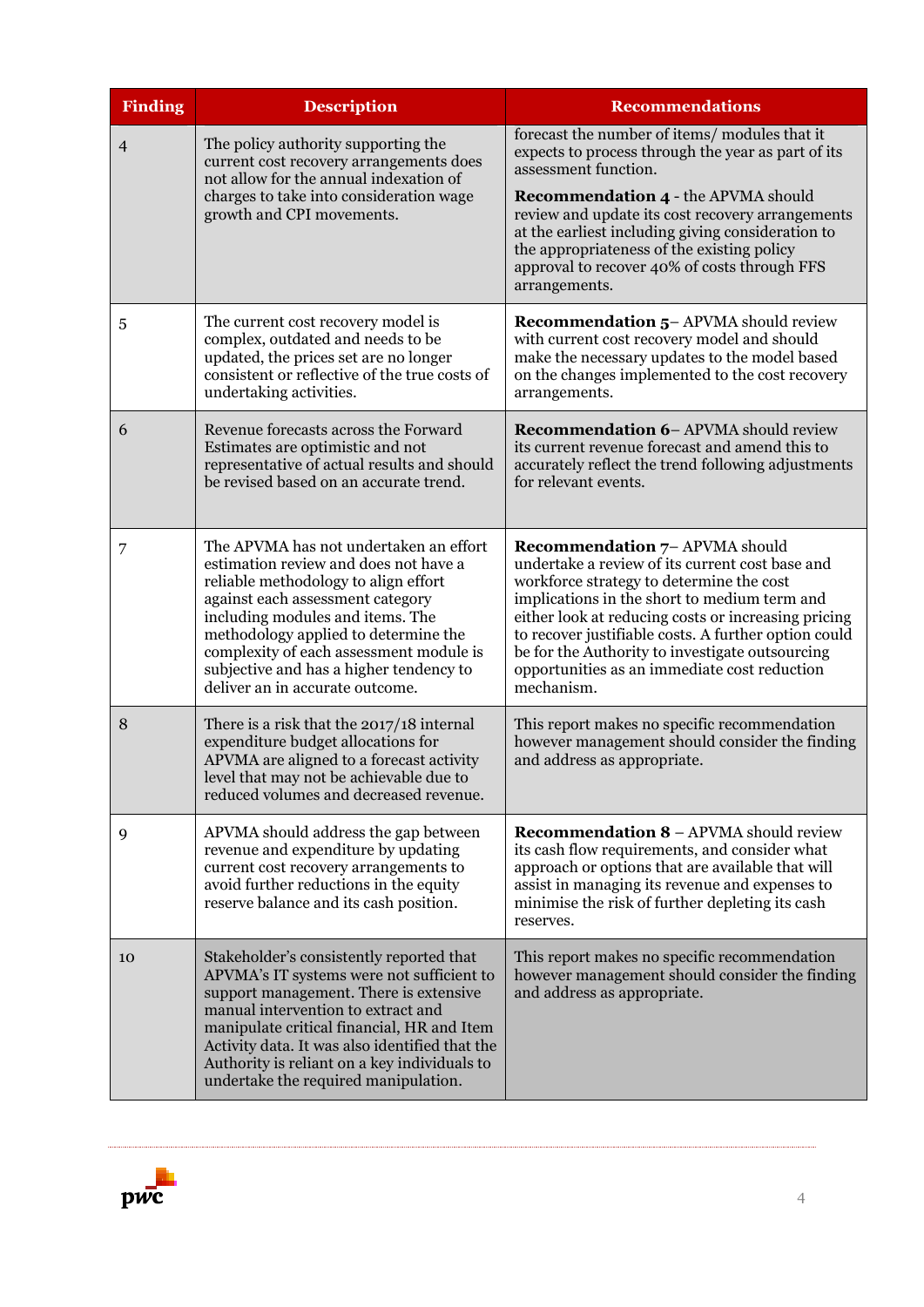| <b>Finding</b> | <b>Description</b>                                                                                                                                                                                                                                                                                       | <b>Recommendations</b>                                                                                                        |
|----------------|----------------------------------------------------------------------------------------------------------------------------------------------------------------------------------------------------------------------------------------------------------------------------------------------------------|-------------------------------------------------------------------------------------------------------------------------------|
| 11             | The imbalance between revenue and<br>expenses within the Registrations stream<br>is a result of a shift in costs in undertaking<br>a particular module or item assessment<br>from those derived as part of the 2012<br>CRIS.                                                                             | This report makes no specific recommendation<br>however management should consider the finding<br>and address as appropriate. |
| 12             | The methodology applied was consistent<br>with past activity based costing reviews<br>and provides a good basis for comparison.<br>Generally though, it should not be relied<br>upon as the basis for adjusting the prices<br>of the modules or items, noting the<br>findings raised through the report. | This report makes no specific recommendation<br>however management should consider the finding<br>and address as appropriate. |

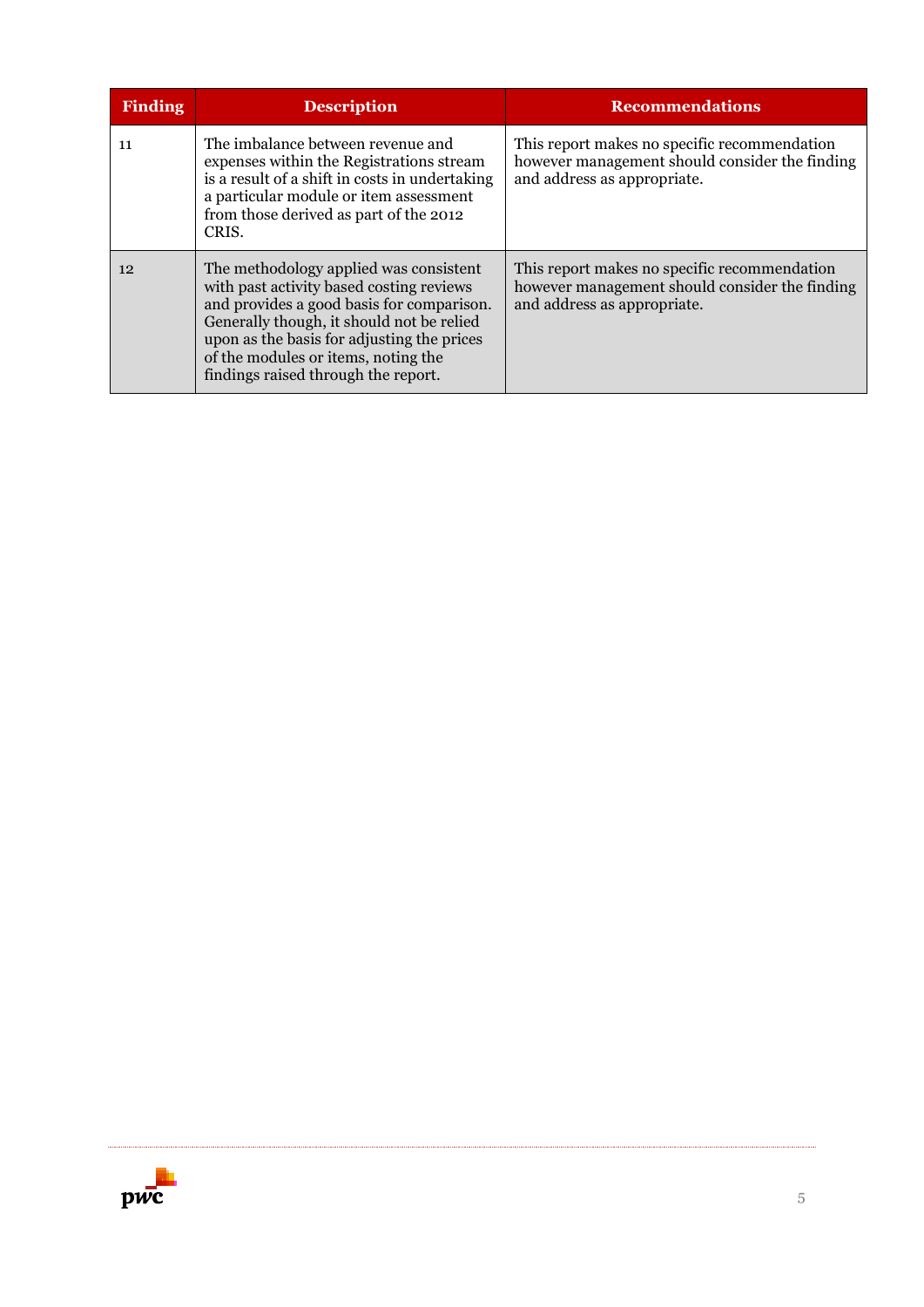## <span id="page-5-0"></span>*2 Background*

The Australian Pesticides and Veterinary Medicines Authority (APVMA or Authority) is the Australian Government Authority responsible for regulating agricultural and veterinary (AGVET) chemicals (active constituents) and products containing them in Australia—up to and including the point of retail sale. The sale and use of these chemicals is regulated through a National Registration Scheme (NRS), which is established under Commonwealth, state and territory legislation. The AGVET Code identifies which products and chemicals need to be registered or approved and which ones are exempt. The Code also describes the APVMA's responsibilities and activities as a regulator—including how the Authority discharges it responsibilities as a regulator.

The current policy authority requires the APVMA to fully recover its costs of operations through a mix of fees, charges and levies imposed on the industry it regulates. These costs are incurred by the Authority undertaking registration assessments, renewing existing product registrations and undertaking compliance, monitoring and enforcement activities to ensure the integrity of the industry. Parties who wish to supply AGVET chemicals must apply to the APVMA to register the products and obtain approval for labels attached to product containers before the products can be supplied, sold, distributed or used in Australia.

When an application for registration is submitted, the APVMA first analyses the data package for completeness of the data, any inconsistencies, and whether the level of detail is sufficient for an adequate risk assessment to be performed. Registration is based on a rigorous and independent evaluation of scientific information related to the safety and efficacy of a product. The APVMA grants registration if the evaluation of a product has shown that it is not likely to be harmful to crops or animals, users, consumers and the environment. The evaluation also has to demonstrate that the product is suitably formulated, and that its label contains adequate instructions for safe and effective use. The APVMA must also assess whether using the product may unduly prejudice trade.

The costs of registrations and approvals are generally recovered through a combination of application fees and the levy, with a greater proportion of the costs recovered through the levy. The costs of assessing applications are collected in two parts: 40 per cent of the assessment costs being charged are to be recovered as an upfront application fee and the balance of revenue required to fund the APVMA's costs are to be recovered by the levy on the annual value of sales. The policy intent is to ensure that the application fee to assess and register new and innovative products does not act as a disincentive to bringing them into the market, particularly for small businesses, niche products and chemical products that have a low value of sales.

In addition to the registration and approvals function, the APVMA conducts a number of post market compliance activities, which includes GMP assessments, licencing, export certificates and other investigation and enforcement activities. On occasions, the Government may provide funding to the APVMA to fund or subsidise a specific function or reform initiative to lessen the cost impact on industry. Expenses related to undertaking the Government directed activity are generally excluded from the cost recovery arrangements. A summary of the Authority's pre and post market activities and the appropriate revenue type that funds those arrangements is included in the table below.

| <b>Activity</b>                                       | <b>Revenue Type</b>                 |
|-------------------------------------------------------|-------------------------------------|
| Pre Market Activities: Registrations and Approvals    |                                     |
| Item $1-25$                                           | Item Fee and Levy                   |
| Modules (for Items which do not have a defined module | Module Fee and Levy                 |
| pathway)                                              |                                     |
| <b>Post Market Activities</b>                         |                                     |
| Good Manufacturing Practice (GMP) Audit Assessment    | Fee                                 |
| <b>GMP</b> Licence                                    | Fee                                 |
| Certificate of Export                                 | Fee                                 |
| <b>Investigation and Enforcement</b>                  | Fee                                 |
| <b>Other Agency Activity</b>                          |                                     |
| <b>Implementation of Reform</b>                       | Funded via Government Appropriation |
|                                                       |                                     |
|                                                       |                                     |

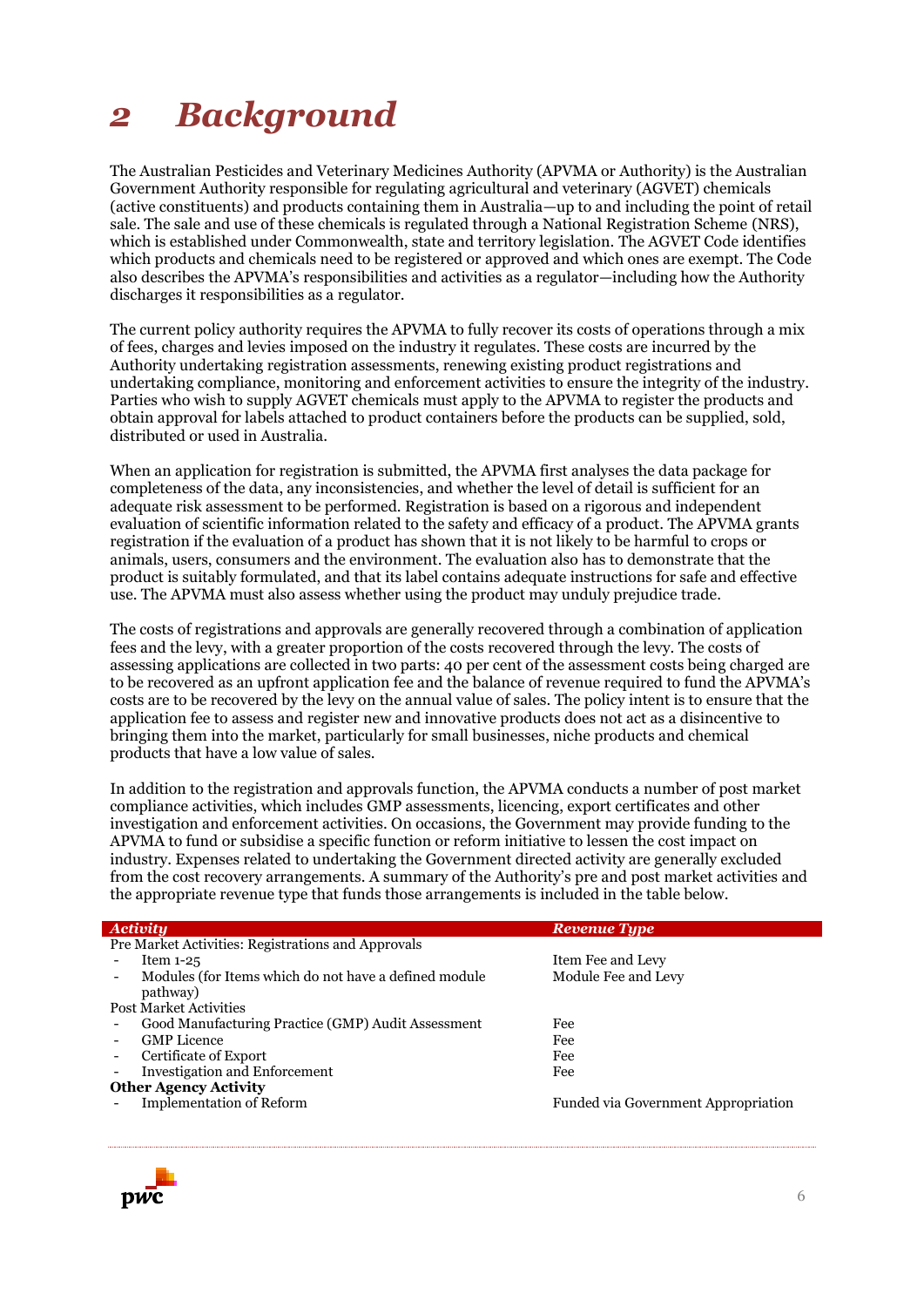## <span id="page-6-0"></span>*3 Current cost recovery arrangements*

#### **Key Findings**

- The forecast assumptions which underpinned the 2012 cost recovery arrangements may not have been appropriate and failed to adequately project beyond the immediate term
- The current policy authority enabling 40% of costs to be recovered through Fee for Service (FFS) impedes APVMAs ability to fully cost recover and drives cross subsidisation
- The APVMA does not currently have a process in place to accurately forecast the workload of applications and the modular break up by activity it expects to undertake.
- The policy authority supporting the current cost recovery arrangements does not allow for the annual indexation of charges to take into consideration wage growth and CPI movements.

Analysis of cost allocations has not identified any significant issues with the legitimacy of the nature of the direct and indirect costs attributed to the assessment, registration and compliance programs applied to the AGVET industry as a whole, as the current policy authority requires the Authority to remain fully cost recovered. The review however did identify that the cost recovery arrangements have not been reviewed for a number of years and as a result the costs being attributed to activities may no longer be consistent or representative of the true costs incurred in undertaking that activity.

The current policy authority and the supporting cost recovery arrangements allow the Authority to recover 40% of the cost of the Registration and Approval function via the application fees, with the remainder to be funded via the tiered levy on sales. Despite the changes proposed in the 2012 CRIS, where stepped increases to the application fees were implemented progressively over the two years following (last price update took effect 1 Jan 2015), it is apparent that these changes to prices did not result in a sustained 40% cost recovery from fee for service activities as projected. This is likely due to the following main factors:

- The baseline assumptions is the 2012 CRIS did not consider movements in the expense base beyond the final year of the stepped price changes and assumed the product mix would remain unchanged. This assumption did not materialise because the volume of activity decreased with more complex assessments coming forward requiring a greater proportion of costs to be recovered through the levy charge, which could not fully be recovered through the levy.
- The application mix and the number of items/ modules undertaken as part of the assessments each financial year contributed to the financial losses because effort against these assessment types was not appropriately measured and whilst the volume of activity reduced, the expense base did not.

As part of the 2012 CRIS, the APVMA updated its fee structure, with recommendations concerning changes to the application fees and levy charges, these were then progressively phased in. The structure of application items and modules were left unchanged and remain current to date. From a resource management perspective this was a significant outcome for two primary reasons:

The Authority currently offers 31 different application items, with each item being comprised of a matrix of different evaluation modules. For the Authority to effectively manage its workforce and expense base, and react to any fluctuations in application numbers, the Authority needs to be able to accurately forecast the volume of each application type it is likely to receive in the coming financial year. With 12 of the 31 item types not having a set evaluation pathway ("modular pathways"), forecasting the number and type of modules to be undertaken can prove difficult as has been evident in the 2012 CRIS which assumed that there would be no change to applications

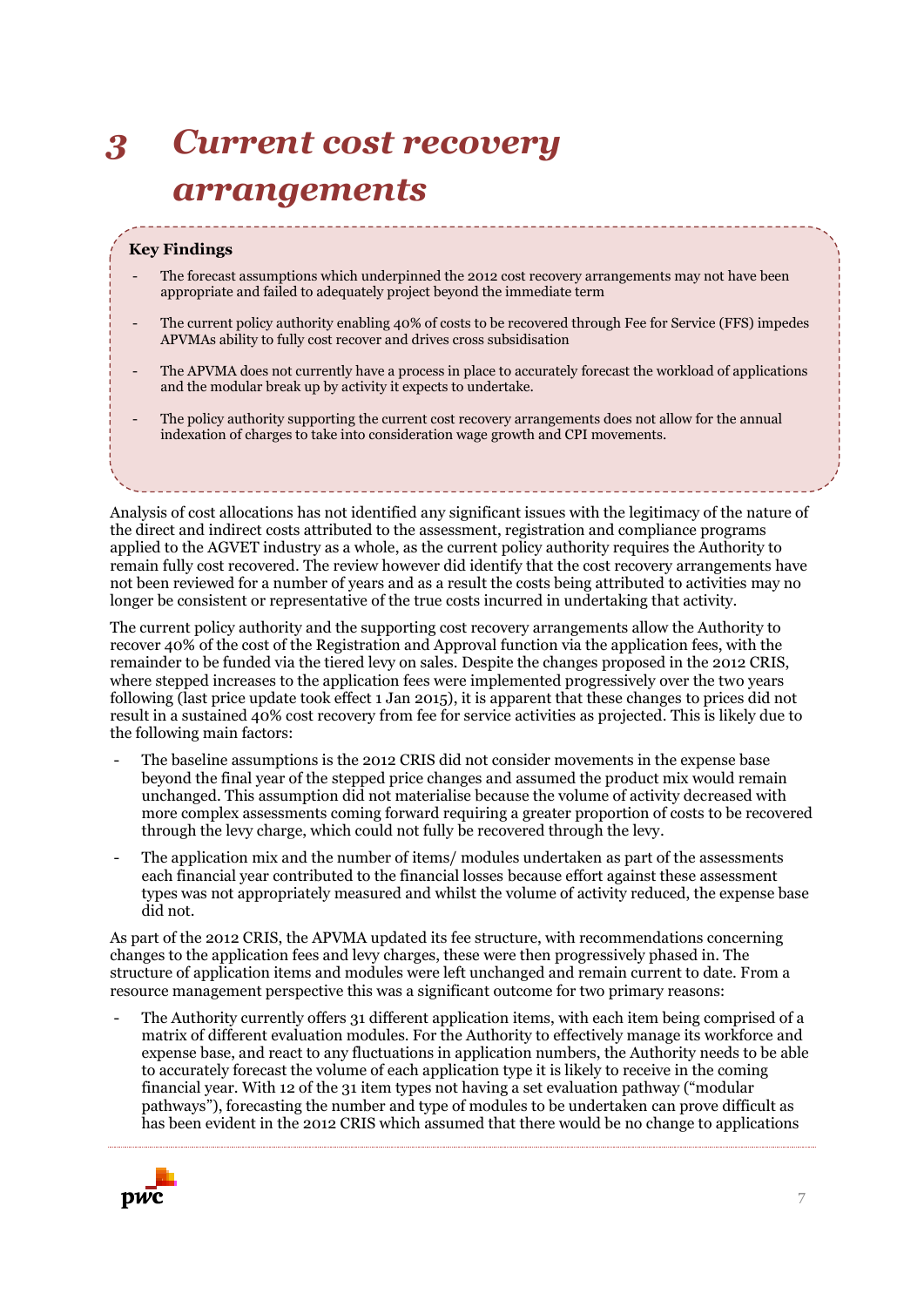numbers or mix of applications items as part of recalculating the fees to be charged.

With no means to reliably forecast the makeup of application items, and by extending the evaluation modules required across the forecast period, the Authority has no reliable means by which it could monitor and adjust its staffing profile, and ensure it retains adequate skillsets required to process certain evaluation modules.

Further as part of the 2012 CRIS, following stakeholder feedback, it was decided that automatic indexation would not be applied to the fees at that time, and would be discussed as part of the First Principles Review (the review ultimately recommended no change from this position). Under current arrangements indexation is not being applied which is contributing further to the variance between income and expenditure

These factors arising from the APVMAs inability to effectively forecast activity, measure effort, project costs and to maintain a current operational cost model with current and valid assumptions have contributed towards the Authority incurring operational losses over the last three financial years which are presented in the table below

|                               | 2014-15<br>$\mathbf{Sm}$ | 2015-16<br>$\mathbf{Sm}$ | 2016-17<br>$\mathbf{Sm}$ |
|-------------------------------|--------------------------|--------------------------|--------------------------|
| Application and Permit fees   | 5.9                      | 5.7                      | 5.7                      |
| Levies                        | 16.3                     | 16.7                     | 17.3                     |
| Annual fees (renewal fees)    | 4.7                      | 5.0                      | 5.9                      |
| Other<br><b>Total Revenue</b> | 1.6<br>28.4              | 2.1<br>29.5              | 1.8<br>30.7              |
| Total Expenditure             | 33.1                     | 33.8                     | 33.4                     |
| <b>Operating Result*</b>      | 4.7<br>٠                 | 4.3<br>٠                 | 2.7<br>٠                 |

\*Operating result attributable to cost recoverable functions

**Recommendation 1–** The policy authority should be reviewed in line with the requirements of the updated Australian Government Cost Recovery Guidelines and the Australian Government Charging Framework to ensure the intent remains consistent with the overarching policy.

**Recommendation 2–** The APVMA should consider refreshing its policy authority to allow for the annual application of indexation. This will ensure that the Authority can amend its pricing annually in line with market factors to ensure revenue and expenditure move consistently across years

**Recommendation 3 -** The Authority should develop a process by which it can accurately forecast the number of items/ modules that it expects to process through the year as part of its assessment function.

**Recommendation 4 -** the APVMA should review and update its cost recovery arrangements at the earliest including giving consideration to the appropriateness of the existing policy approval to recover 40% of costs through FFS arrangements.

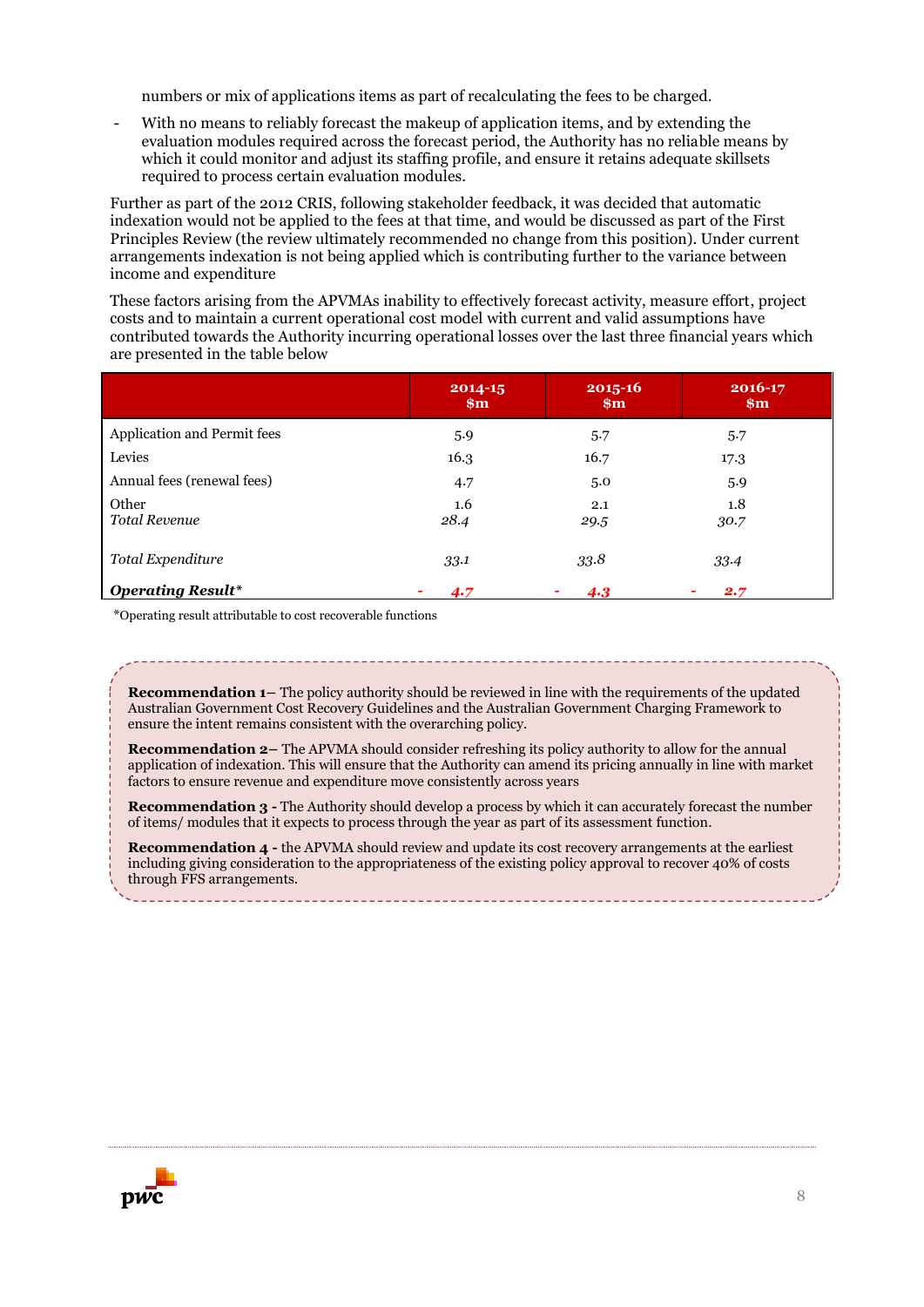## <span id="page-8-0"></span>*4 Appropriateness of the cost recovery model and pricing arrangements*

#### **Key Findings**

- The current cost recovery model is complex, outdated and needs to be updated, the prices set are no longer consistent or reflective of the true costs of undertaking activities.
- Revenue forecasts across the Forward Estimates are optimistic and not representative of actual results and should be revised based on an accurate trend.
- The APVMA has not undertaken an effort estimation review and does not have a reliable methodology to align effort against each assessment category including modules and items. The methodology applied to determine the complexity of each assessment module is subjective and has a higher tendency to deliver an in accurate outcome.

This review has identified 31 active registration items (some items have been introduced or removed over time) across seven key groups which are represented below:

- Application for approval of active constituent contained in a chemical product, registration of the chemical product and approval of the product label
- Application for registration of a chemical product containing an approved active constituent and approval of the product label
- Application to vary a registration or label approval
- Application for approval of an active constituent
- Application for variation to an approved active constituent
- Application for a permit
- Other applications.

A number of these registration items have a modular pricing arrangement with the work involved in the registration process varying depending on the type of application, which can only be determined after the preliminary assessment has been undertaken. As a result the APVMA schedule of fees also includes costs for 12 different modules of work, with each module type then having up to 4 sub tiers, totalling 39 individual modules. The 12 types of modules vary across the following:

- 1. Preliminary Assessment
- 2. Chemistry
- 3. Toxicology
- 4. Poison
- 5. Residues
- 6. OH&S
- 7. Environment
- 8. Efficacy and target animal safety
- 9. Non-food trade

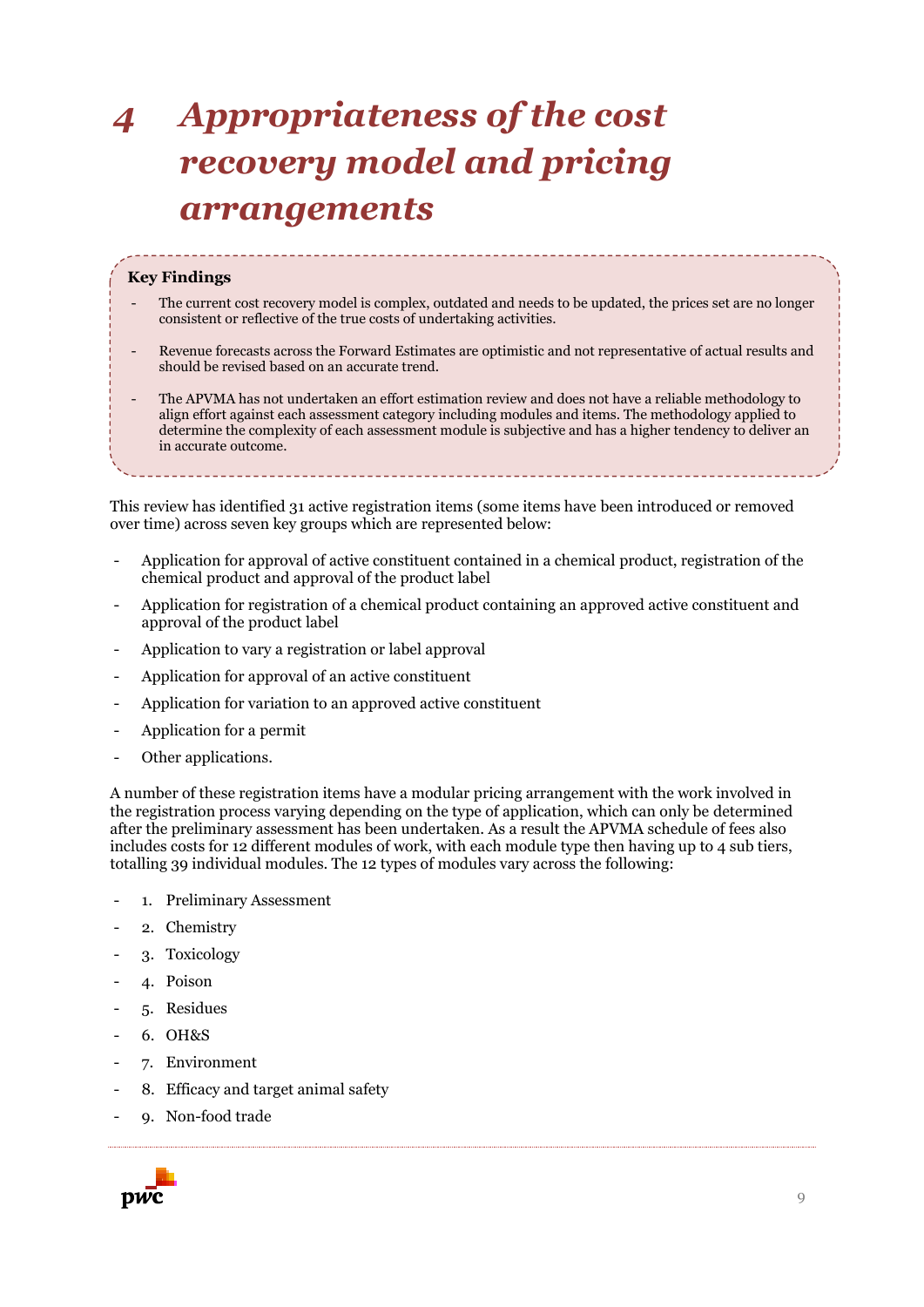- 10. Special data
- 11. Finalisation
- 12. Data protection

From a cost modelling perspective activity against each of the areas must be captured to determine the true costs of that specific activity, further the combination of modules undertaken against each assessment must also be identified to derive appropriate pricing arrangements. Due to the level of complexity the outcomes of this effort estimation process can currently be very subjective and as a result provide an inaccurate outcome.

The distinction between modules and categories of registration become especially important in relation to some sections, where the work is classified based on the module being completed rather than the Item of registration being applied for. Their level of effort is essentially unchanged, for example, when completing a module 5.1 residues analysis for an Item 1 registration or an Item 3 registration.

Whilst the APVMA has historically outsourced a number of modules to other Departments or private entities, in 2015/16 a decision was taken to undertake a number of these less complex module assessments internally and reduce outsourcing which has added to the complexity. Due to these factors it is essential that the cost recovery model is reviewed and updated on an ongoing basis especially when there is a significant shift in activity. The review has identified that this has not occurred over a number of years and as a result the cost recovery model is outdated resulting in inconsistent pricing arrangements. Some of the more complex assessments are still outsourced to experienced providers. Based on the information reviewed PwC has been unable to determine the tangible benefits of this insourcing activity.

**Recommendation 5–** APVMA should review with current cost recovery model and should make the necessary updates to the model based on the changes implemented to the cost recovery arrangements.

### *4.1 Industry contributions under current pricing arrangements*

APVMA revenue can be attributed across a mixture of industry contributions including Levies, renewal fees, product applications, permits and other fees including goods manufacturing practice. A summary of the industry contribution items across the last two reported Financial Years and the latest forecast for 2016/17 by category are provided in the table below.

|                                  | 2014-15        | $2015 - 16$    | 2016-17 |
|----------------------------------|----------------|----------------|---------|
|                                  | $\mathbf{\$m}$ | $\mathbf{\$m}$ | \$m\$   |
| Levies                           | 16.3           | 16.7           | 17.3    |
| Annual fees (renewal fees)       | 4.7            | 5.0            | 5.9     |
| Product application fees         | 5.6            | 5.3            | 5.5     |
| Good manufacturing practice fees | 1.0            | 1.2            | 1.2     |
| Permits, actives and other fees  | 0.9            | 1.3            | 0.9     |
|                                  |                |                |         |
| Total industry contributions     | 28.4           | 29.5           | 30.7    |

\*2014-15 and 2015-16 results as per APVMA Annual report

The total contributions received have grown marginally across the reporting period, with the majority of the increase resulting from increased annual fees (either via annual renewals charged at \$430, or a 5 yearly renewal charged at \$2,150) with the remainder predominately linked to increased receipts via the levy charged on reported sales. The growth in annual fee revenue would support a view that the

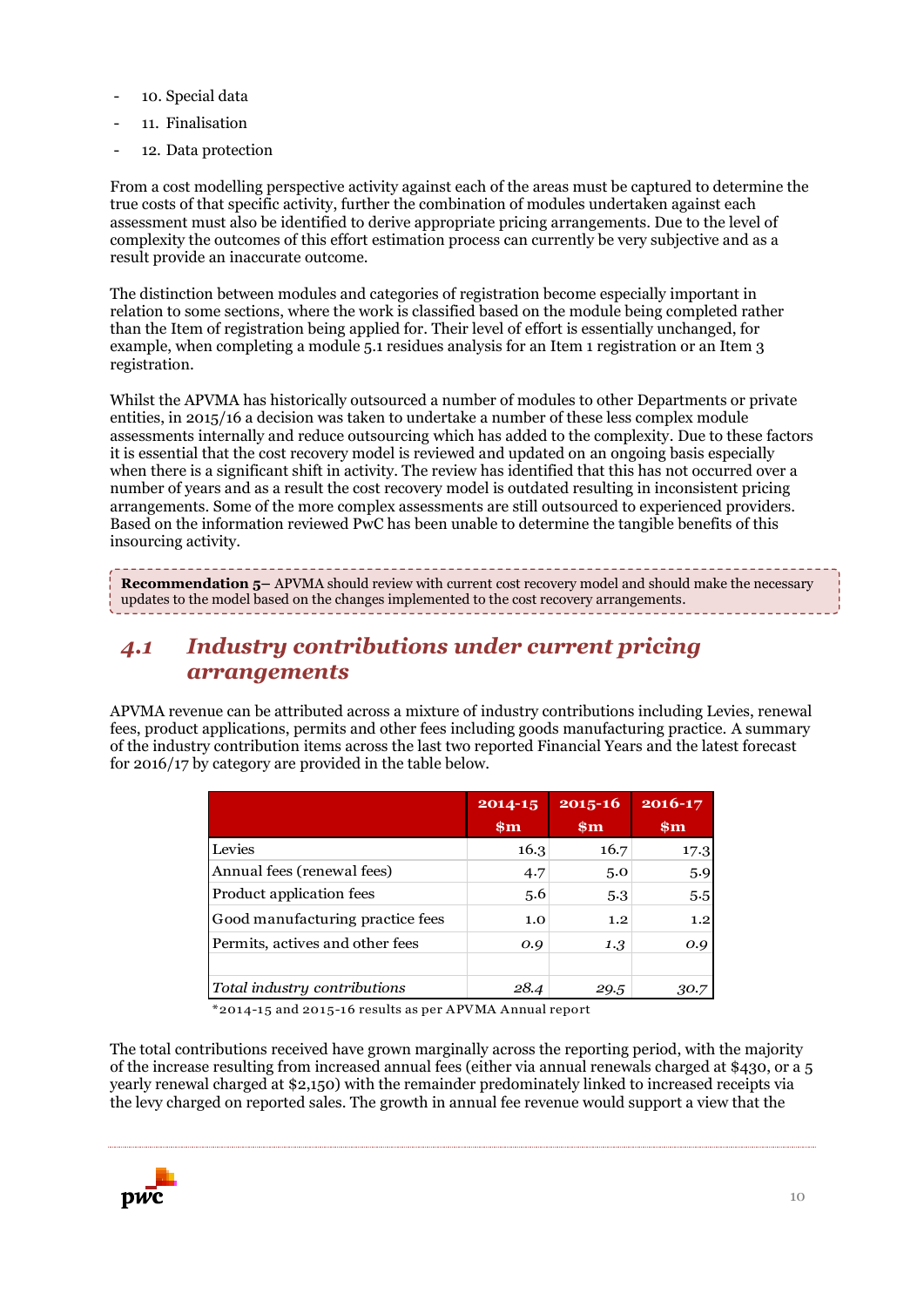number of new products being brought to market are declining (via decreased applications), with existing products remaining on market (increased annual renewals).

Further the application and permit fees in 2016-17 are projected to make up only 21% of the Authority's overall revenue and that the revenue received via these fees have remained relatively constant in absolute terms, despite consistently falling application numbers each year. This is predominately attributable to the stepped increase in application fees across 2013- 2015 to restore the proportion of costs recovered through a fee for service arrangement. Industry contributions through the various fees and charges have been at the aggregate level relatively consistent since 2010/11, and even applying simple trend forecast, gives the Authority a reasonable basis from which it can forward project its likely future year revenue forecast, however this is not reflected in the current forecasts represented in the Portfolio Budget Statements which demonstrate sustained growth in revenue over the Forward Estimates.

| $2017/18$ PBS                       | $\mathbf{Sm}$ | $2017-18$ 2018-19 2019-20<br>$_{\rm sm}$ | $_{\rm sm}$ | $\sqrt{2020-21}$<br>$\mathbf{Sm}$ |
|-------------------------------------|---------------|------------------------------------------|-------------|-----------------------------------|
| Receipts (Amounts Payable to APVMA) | 33.2          | 33.8                                     | 34.3        | 35.2                              |

Prolonged delays to application processing may overtime, undermine Industry's confidence in the Authority and result in further reduced applications, in favour of the simple renewal of already approved products. If realised, with all other things remaining unchanged, this has the potential to impact the APVMAs earnings, which may however be offset by continued growth in renewal fees. As such, forward projections for this revenue source based on the past 3 year trend are defensible and may be likely to slightly increase in net terms via increases to CPI, as smaller retailers sales totals are pushed into the higher sale tiers whose thresholds are not automatically indexed.

**Recommendation 6– APVMA** should review its current revenue forecast and amend this to accurately reflect the trend following adjustments for relevant events.

### *4.2 Review of cost base*

Total APVMA expenses (normalised for funding received from Government to undertake regulatory reform or other change activities) has exceeded revenue receipts since at least 2014-15. A breakdown of the expenses by category is provided in table 6 below, and depicts the major contributors by category. The costs are inclusive of all activities which APVMA undertakes including compliance, licencing, enforcement and other administrative activities.

| licencing, enforcement and other administrative activities. |                   |      |                     |                    |       |                     |    |         |                     |  |
|-------------------------------------------------------------|-------------------|------|---------------------|--------------------|-------|---------------------|----|---------|---------------------|--|
| Category                                                    |                   |      | 2014/15             | 2016/17<br>2015/16 |       |                     |    |         |                     |  |
| <b>Description</b>                                          |                   | \$m  | % of Total Expenses |                    | \$m\$ | % of Total Expenses |    | \$m\$   | % of Total Expenses |  |
| Salary/Super/AL & LSL provisions                            | \$                | 21.7 | 65.5%               | \$                 | 22.8  | 67.4%               | \$ | 24.1    | 72.2%               |  |
| Salaries and Superannuation                                 | $\mathcal{S}_{0}$ | 19.9 | 60.1%               | $\mathcal S$       | 21.2  | 62.6%               | \$ | 22.5    | 67.2%               |  |
| Casual Staff (Via Agencies)                                 | \$                | 1.8  | 5.5%                | \$                 | 0.8   | $2.5\%$             | \$ | $1.1\,$ | 3.4%                |  |
| AL & LSL provisions   -\$                                   |                   | O.2  | $-0.5%$             | \$                 | 0.5   | 1.5%                |    | 0.3     | 1.0%                |  |
| Recruitment                                                 | $\mathcal S$      | O.1  | $0.2\%$             | \$                 | O.2   | $0.5\%$             | \$ | 0.2     | 0.5%                |  |
| Other Employee Expenses                                     | \$                | 0.1  | $0.3\%$             | \$                 | O.1   | $0.2\%$             | \$ | O.O     | 0.1%                |  |
| Training & Development                                      | \$                | 0.3  | 1.0%                | \$                 | 0.2   | 0.5%                | \$ | 0.2     | 0.5%                |  |
| Consulting Fees - Other                                     | \$                | 0.7  | 2.1%                | \$                 | 0.6   | 1.7%                | \$ | 0.6     | 1.9%                |  |
| Scientific Assessment Services                              | \$                | 5.1  | 15.3%               | \$                 | 5.1   | 15.0%               |    | 2.5     | 7.4%                |  |
| Travel & Accomodation                                       | \$                | 0.2  | 0.6%                | \$                 | 0.2   | 0.6%                | \$ | 0.1     | 0.4%                |  |
| IT Software & Licence Expenses                              | \$                | 0.5  | 1.6%                | \$                 | 0.5   | 1.4%                | \$ | 0.6     | 1.6%                |  |
| <b>Communication Expenses</b>                               | \$                | 0.3  | 0.9%                | \$                 | 0.4   | 1.3%                | \$ | 0.4     | 1.3%                |  |
| Rent, Outgoings & Building Maint.                           | \$                | 1.5  | 4.6%                | \$                 | 1.5   | 4.3%                | \$ | 1.6     | 4.8%                |  |
| <b>Audit Fees</b>                                           | \$                | 0.2  | 0.7%                | \$                 | 0.1   | 0.4%                | \$ | 0.1     | 0.2%                |  |
| Insurance                                                   | \$                | 0.1  | 0.4%                | \$                 | 0.2   | 0.7%                | \$ | 0.3     | 1.0%                |  |
| <b>Bank and Interest fees</b>                               | \$                | 0.1  | 0.3%                | \$                 | 0.1   | 0.2%                | \$ | 0.1     | 0.2%                |  |
| <b>Legal Expenses</b>                                       | \$                | 0.4  | 1.1%                | \$                 | 0.1   | 0.4%                | \$ | 0.5     | 1.4%                |  |
| Other Supplier Expenses                                     | \$                | 0.7  | 2.2%                | \$                 | 0.5   | 1.6%                | \$ | 0.6     | 1.8%                |  |
| Depreciation on Assets                                      | \$                | 1.2  | 3.7%                | \$                 | 1.5   | 4.5%                | \$ | 1.7     | 5.1%                |  |
| <b>Total Expense</b>                                        | \$                | 33.1 | 100%                | \$                 | 33.8  | 100%                | \$ | 33.4    | 100%                |  |

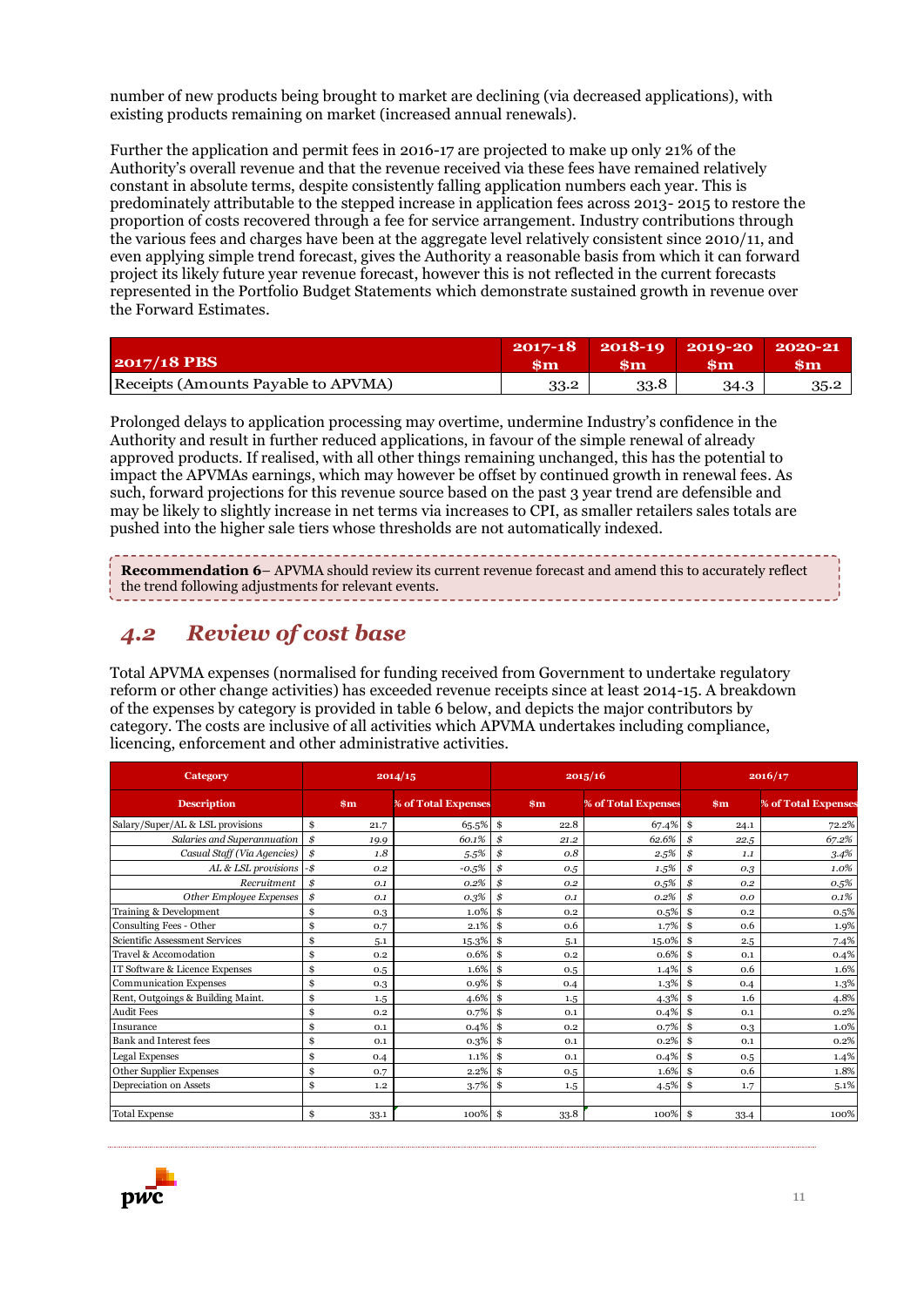The cost base of the Authority has been relatively stable over time, there are two key categories that continue to account for approximately 80% of the Authority's total costs: Employee costs (predominately comprising of Salary and Superannuation expenses) and Scientific Assessment Services (contractor costs). Analysis undertaken in the review indicates that while the volumes of activities have decreased the increase in the level of complexity of activities being undertaken have resulted in the costs remaining relatively stable. In the absence of an in depth review of effort against each activity, this assumption is difficult to test, however we have used previous estimates and recent management estimates to qualify this assumption.

Further analysis on the material expenditure categories in presented below

#### *Employee Costs*

These costs have continued to grow year on year, and are driven by two main factors:

- Total FTE numbers have increased by approximately 10% over the reported period (165 FTE at the end of 2014/15 to 189 FTE in 2016/17) increasing costs. This growth has been almost entirely constrained within the Registration Management and Evaluation and Scientific Assessment and Chemical Review teams. This increase is considered reasonable noting the Authority's decision to insource Scientific Assessment Reviews.
- Staff progressing through the pay band, being placed in long term acting arrangements and/ or being promoted have contributed to a further increase. APVMAs 2017- 2020 Enterprise Agreement which took effect on 26 April 2017, and includes two further pay increases in April 2018 and April 2019 of 2% for all classifications will likely continue to drive these expenses higher. This is particularly important, as whilst the 2012 CRIS did account for growth in employee costs out to 2014/15, there was no consideration given to the foreseeable increases in these costs through subsequent Employee Agreements.

#### *Scientific Assessment Services (SAS)*

SAS services are outsourced activities previously undertaken for APVMA through a supplier arrangement by other Government departments as well as some private providers. SAS costs have historically averaged approximately \$5m per year (this was the basis of estimate in the 2012 CRIS). In 2015/16 the APVMA brought a number of these reviews in house, using APVMA staff, to ensure ongoing capability. The APVMA also made assumptions that this insourcing would reduce costs.

The assumptions the insourcing would reduce costs involved:

- Reduced regulatory burden on the AGVET industry would mean less complex assessments are required going forward.
- Overtime, improved staff qualifications to undertake analysis in house would further reduce reliance on outsourcing to other providers reducing costs in the future.
- Improved access to external scientific reviews (including from other jurisdictions) would reduce the demand for the volume of reviews required and result in reduced costs for the Authority.

In 2016/17 costs directly attributable to SAS costs have roughly halved from previous years, though this is offset at least partly by the increase in FTE and employee salary costs as discussed above indicating that the benefits from reduced costs may have been over estimated in the short term. From a cost management perspective, this decision is significant as the Authority has effectively transferred an inherently variable cost (contractor costs) to a fixed cost (FTE). In instances where staff are underutilised (i.e. no modules requiring such assessments) their costs are not being recovered and it is difficult for the Authority to remove or shift the expense in accordance with shifting demand. Whilst the need to maintain capability underpinned the decision to in-source these reviews, with no means to reliably forecast the demand for those modules which would require such assessments, the overall savings that were assumed to be derived may be negligible or overstated. There is a high likelihood that initially at least, the costs per review may be higher than previously.

Whilst a significant portion of the APVMAs costs can be attributed to registration activities there are a number of compliance and administrative activities also undertaken by the Authority. The table below depicts a high level breakdown between the registration and compliance and other elements of the business, as drawn from the previous cost recovery review conducted in 2015 (on 2014/15 financials) and work undertaken through this review (2016/17 financials). An average of the two results has been

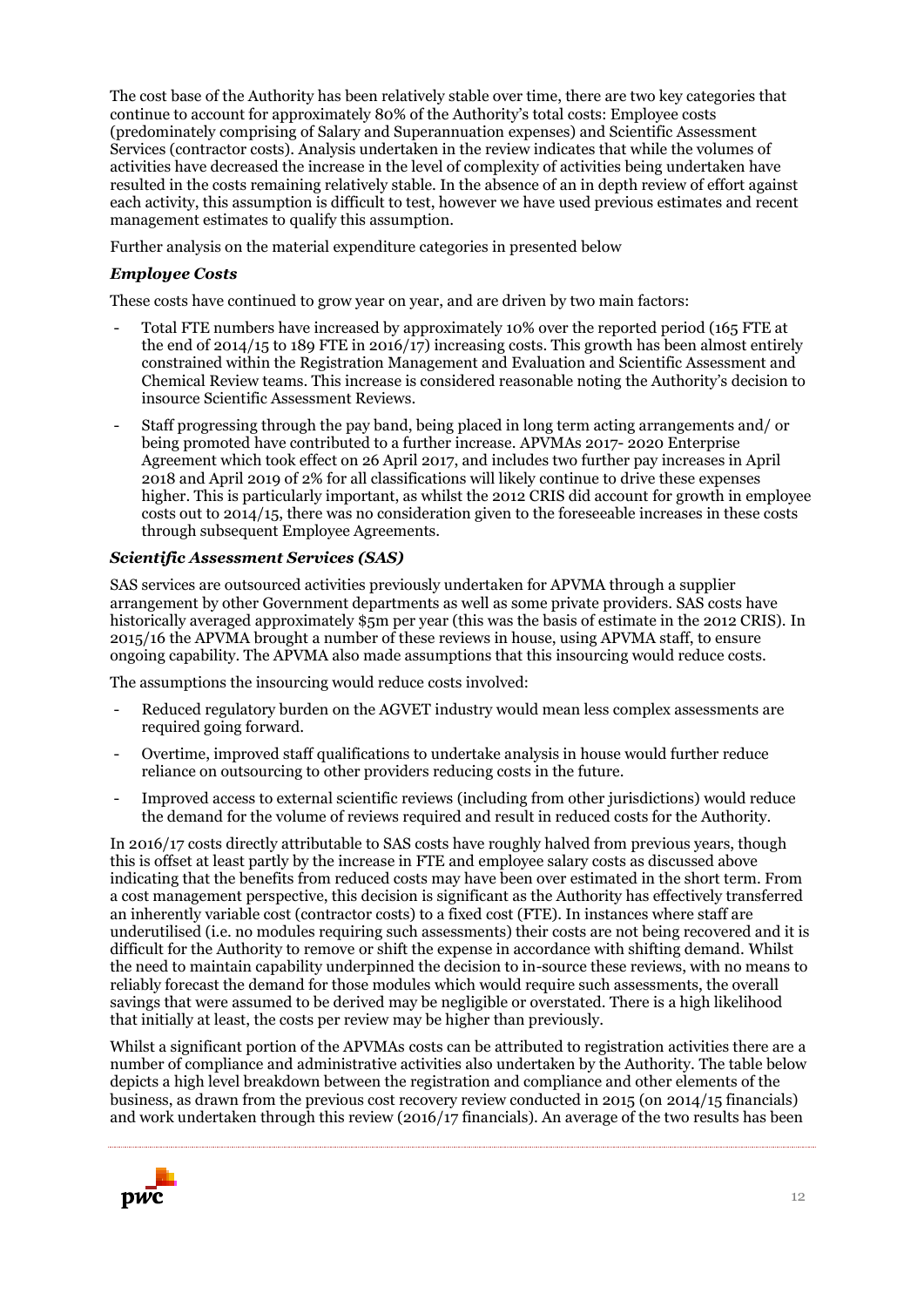used to provide an indicative split for 2015/16 financials by section.

| <b>Activity Based Costing by Section</b>                         | 2014-15       | 2015-16       | 2016-17       |
|------------------------------------------------------------------|---------------|---------------|---------------|
| <b>Section</b>                                                   | $\mathbf{Sm}$ | $\mathbf{Sm}$ | $\mathbf{Sm}$ |
|                                                                  |               |               |               |
| <b>Registration Sections</b>                                     | 25.5          | 26.8          | 27.1          |
| Compliance and other Sections (MQL, Chemical Review, Compliance) | 7.6           | 7.1           | 6.3           |
|                                                                  |               |               |               |
| Percentage of Costs allocated to Registration Activites          | 77%           | 79%           | 81%           |
| 40% of Registration Section Cost                                 | 10.2          | 10.7          | 10.9          |

The figures presented above show that at the aggregated level, the percentage of total Authority costs associated with the registration function has increased year on year. This is partially offset the costs associated with Compliance and other administrative activities trending downwards. The registration function represented 81% of total Authority costs in 2016/17.

Analysis of the drivers underpinning the increase which were validated through the effort survey undertaken as part of this review indicated that

- The surveys indicated that an increased proportion of management level staff time was being spent on non- registration related activities. In a period of heightened organisational change this can be expected, though as the entirety of the costs of those staff are allocated to the application items and modules, any increase in effort associated with non-registration activities would still have an increasing cost impact on to each application item and module undertaken by that section, though without the associated effort that may allow for more applications to be processed.
- The surveys also indicated that an increased proportion of time spent on general application processing was attributable to staff, which external stakeholders speculate is attributable to staff turnover and loss of technical knowledge, however as the APVMA does not have a current time capture system in place that would allow for staff productivity to be monitored and measured we could not confirm at this time. A productivity and efficiency review was not undertaken as part of this review however it may be possible that due do the vast number of changes and loss of corporate knowledge previously established KPIs may have been missed resulting in additional effort and costs.
- The decision to outsource lower quantities of SAS reviews in favour of conducting more of these internally may not at this stage have returned benefits and were possible overstated. This is likely due to two main reasons:
	- $\circ$  It is not unreasonable, initially at least, to expect the cost of undertaking these reviews are higher than had they been outsourced as staff take time to develop their skillsets. Assuming a relatively stable staffing cohort, over time the reviews will become more efficient and reduce costs; and
	- o modules which would normally require a specific SAS review are generally tied to those application items which have inherently complex pathways, and require modules to be undertaken which are not necessarily common. Whilst it must be emphasised that this was not specifically raised, there is certainly a risk that the Authority maybe incurring heightened costs by maintaining a pool of resources to undertake reviews which are not common. The siloed nature of the resources could potentially be addressed by having staff capable of moving between disciplines and this may be one of the more obvious areas where the Authority is able to adjust its cost base to align with demand (and may have been the reason the SAS reviews were outsourced initially).

**Recommendation 7**– APVMA should undertake a review of its current cost base and workforce strategy to determine the cost implications in the short to medium term and either look at reducing costs or increasing pricing to recover justifiable costs. A further option could be for the Authority to investigate outsourcing opportunities as an immediate cost reduction mechanism.

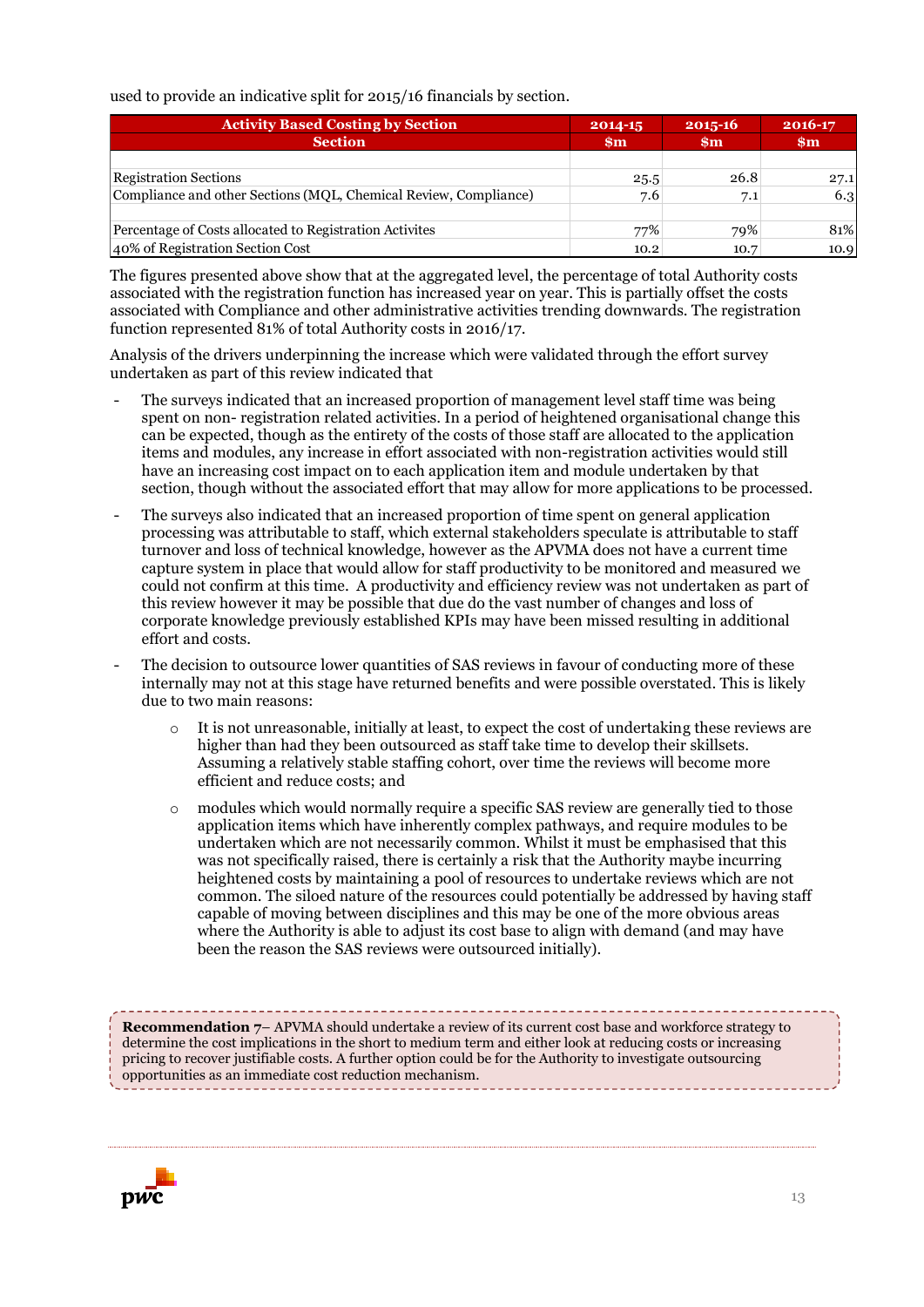## <span id="page-13-0"></span>*5 Overview of current financial operations*

#### **Key Findings**

- There is a risk that the 2017/18 internal expenditure budget allocations for APVMA are aligned to a forecast activity level that may not be achievable due to reduced volumes and decreased revenue.
- APVMA should address the gap between revenue and expenditure by updating current cost recovery arrangements to avoid further reductions in the equity reserve balance and its cash position

The APVMA has operated at a financial loss for the last three financial years, with the most recent loss in 2016/17 being approximately \$2.401m (normalised for Government funding received and the costs associated with those activities). Whilst the proportion of total revenue earnt between the different fees and charges has shifted year to year, overall revenue has remained constant, and this would ordinarily allow the APVMA to take the required actions to reduce its expenses appropriately. The Authority's inability to avoid concurrent losses is a cause for concern as it would result in financial sustainability issues in the short term with no improvements projected in the longer term.

Whilst it may be argued that the financial losses are resulting from a mismatch between revenue and expenditure and could be addressed by readjusting prices, to determine longer term sustainability the APVMA should review its cost base, analyse its activity forecast and undertake a detailed time and motion study to help restate a baseline position.

What is most certainly apparent through the analysis undertaken, is that some of the assumptions applied in the modelling as part of the 2012 CRIS although accurate at that point in time did not materialise and have not been revised since then due to a number of contributing factors. Some of the key factors that support this assumption include

- The model assumed that the total number of product applications would remain relatively stable over a period of time and that there would be no change in the application makeup. Further there was no recognition that there would be a change in the makeup (for instance an increase in the number of Item 2 applications, which have a modular pathway) or how this change could have a material impact on the total number of modules undertaken across a given period. The implications of this assumption has impacted both the revenue and expenditure.
- The derived cost per item and module was based on a total cost allocation across the expected volume to be processed each year. There was no consideration as to how much effort (measured in hours) a particular module would take to complete, nor the impact a change in the product mix would have on related modules undertaken by staff within the same section. I.e. an increase to a particular modules volume at the expense of another may not necessarily have an equally offsetting impact on the derived cost.
- Growth in the operating expenditure allocation was tied entirely to a weighted average of the forecast Wage Price Index and Consumer Price Index (3.4% was the weighted average applied to each year out to 2014/15). The model did not assume these changes to be enduring, and in effect ensured that as the prices remained constant beyond 2014/15, expenses would overtime become misaligned.
- The CRIS included forecast operating outcomes out to 2014/15, which were based on actual outcomes for 2011/12, and introduced stepped increases to the fees over a number of years. Phase 2 and 3 (an increase of all fees to 35 and then 40 percent of total costs) were to be implemented on 1 July 2014 and 1 January 2015 respectively. However the model was not updated with revised assumptions which were more closely aligned to actual results and as such the nexus was lost.

The above misalignment between the assumptions made and the resulting outcome is evident in the table below which demonstrates the importance of ongoing reviews and updates that are required to cost recovery models, their base assumptions, forecasts and inputs.

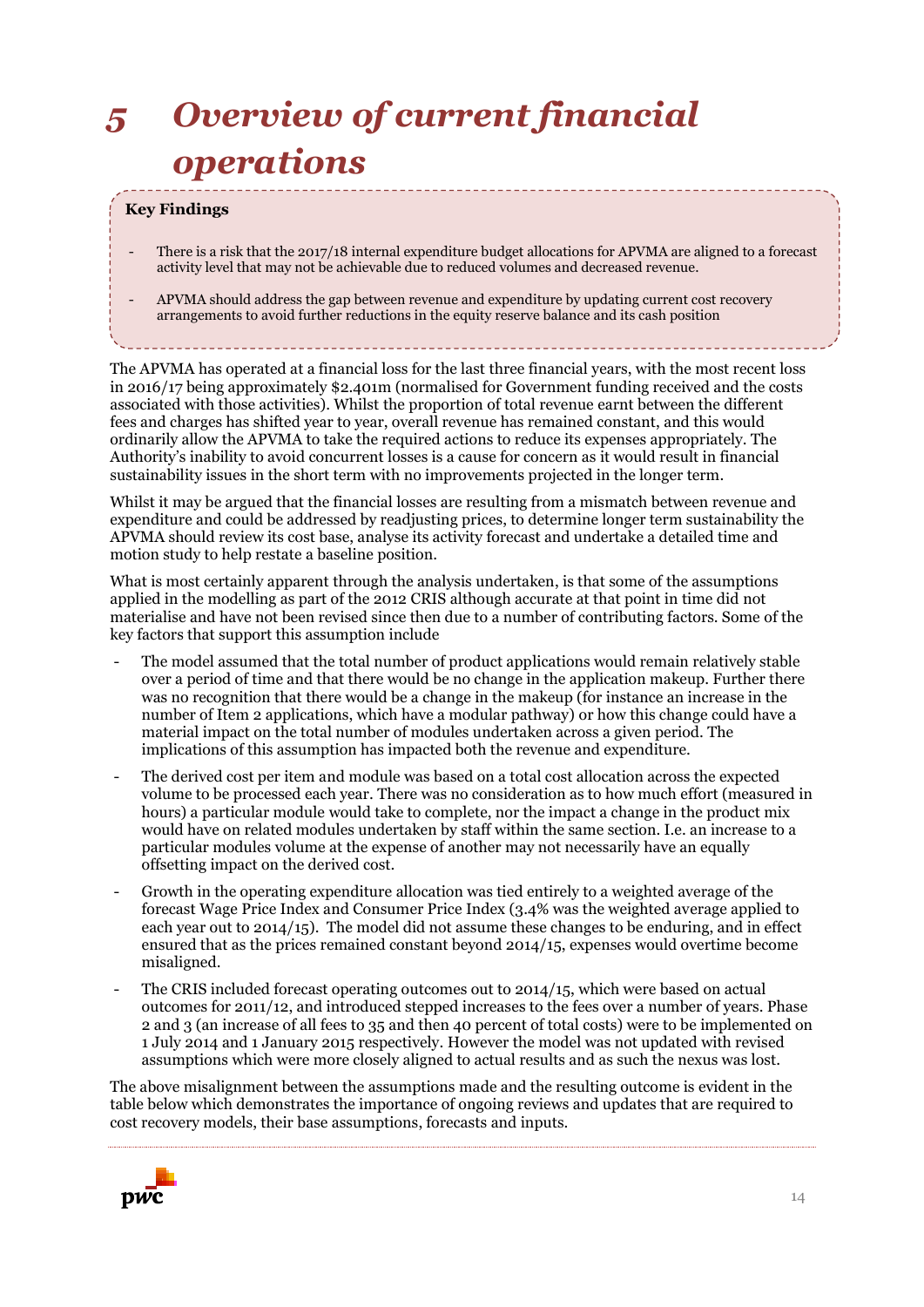The contents of the tables emphasise the important of this by detailing items finalised from 2014-15 through to 2016-17 and total associated modules processed to achieve that finalisation. It is clear, that there is not a distinct 1:1 relationship, evidenced by a 33% drop in items finalised, but only a 22% drop in modules undertaken.

|                    |                | <b>Items Finalised</b>   |                |             | <b>Modules Processed</b> |                          |                          |             |  |
|--------------------|----------------|--------------------------|----------------|-------------|--------------------------|--------------------------|--------------------------|-------------|--|
| <b>Item</b>        | $2014 - 15$    | 2015-16                  | 2016-17        | %<br>Change | $2014 - 15$              | 2015-16                  | 2016-17                  | %<br>Change |  |
| ITEM 01            | 9              | 10                       | 5              | $-44%$      | 81                       | 90                       | 63                       | $-22%$      |  |
| ITEM 02            | 47             | 19                       | 33             | $-30%$      | 216                      | 141                      | 224                      | 4%          |  |
| ITEM 03            | $\overline{2}$ | $\blacksquare$           | $\mathbf{1}$   | $-50%$      | 18                       | $\frac{1}{2}$            | 9                        | $-50%$      |  |
| ITEM 04            | $\mathbf{2}$   | $\overline{\phantom{a}}$ |                | -100% $\,$  | 18                       | $\overline{\phantom{a}}$ |                          | -100% $\,$  |  |
| ITEM 05            | 56             | 26                       | 20             | $-64%$      | 224                      | 106                      | 90                       | $-60%$      |  |
| ITEM 06            | 96             | 6                        | 21             | $-78%$      | 286                      | 25                       | 81                       | $-72%$      |  |
| ITEM 07            | 397            | 245                      | 153            | $-61%$      | 794                      | 260                      | 163                      | $-79%$      |  |
| ITEM 08            | 205            | 158                      | 137            | $-33%$      | 410                      | 170                      | 147                      | $-64%$      |  |
| <b>ITEM 09</b>     | 6              | 1                        | $\overline{2}$ | $-67%$      | 12                       | 3                        | $\overline{2}$           | $-83%$      |  |
| ITEM <sub>10</sub> | 309            | 161                      | 178            | $-42%$      | 1,147                    | 677                      | 834                      | $-27%$      |  |
| ITEM 10A           | 5              | 71                       | 30             | 500%        | 5                        | 72                       | 33                       | 560%        |  |
| ITEM <sub>11</sub> | 7              | 3                        |                | $-100\%$    | 42                       | 17                       |                          | $-100%$     |  |
| ITEM <sub>12</sub> | 581            | 281                      | 198            | $-66%$      | 581                      | 326                      | 218                      | $-62%$      |  |
| ITEM <sub>13</sub> | 62             | 17                       | 8              | $-87%$      | 62                       | 21                       | 10                       | $-84%$      |  |
| ITEM 13A           | 174            | 300                      | 210            | 21%         | 174                      | 305                      | 220                      | 26%         |  |
| ITEM 14            | 737            | 295                      | 240            | $-67%$      | 1,386                    | 1,016                    | 776                      | $-44%$      |  |
| ITEM <sub>15</sub> | 6              | $\overline{2}$           | $\overline{4}$ | $-33%$      | 12                       | 10                       | 20                       | 67%         |  |
| ITEM 16            | $\mathbf{2}$   | 7                        | $\overline{2}$ | 0%          | $\overline{4}$           | 34                       | 9                        | 125%        |  |
| ITEM <sub>17</sub> | 90             | 151                      | 538            | 498%        | 90                       | 459                      | 1,639                    | 1721%       |  |
| ITEM <sub>18</sub> | 11             | 35                       | 93             | 745%        | 11                       | 45                       | 95                       | 764%        |  |
| ITEM 19            | 31             | 27                       | 11             | $-65%$      | 31                       | 31                       | 11                       | $-65%$      |  |
| ITEM 20            | 242            | 233                      | 174            | $-28%$      | 250                      | 239                      | 183                      | $-27%$      |  |
| ITEM 21            | 191            | 191                      | 107            | $-44%$      | 262                      | 413                      | 246                      | $-6%$       |  |
| ITEM 22            | 46             | 27                       | 53             | 15%         | 66                       | 37                       | 105                      | 59%         |  |
| ITEM 23            | 130            | 74                       | 71             | $-45%$      | 164                      | 123                      | 119                      | $-27%$      |  |
| ITEM 24            | 11             | ٠                        |                | $-100%$     | 39                       | $\bar{a}$                | $\overline{\phantom{0}}$ | $-100%$     |  |
| ITEM 25            |                |                          |                |             |                          |                          |                          |             |  |
| ITEM 27            |                |                          |                |             |                          |                          | 68                       |             |  |
| <b>Total</b>       | 3,455          | 2,340                    | 2,296          |             | 6,385                    | 4,620                    | 5,365                    |             |  |

The table above also demonstrates the volume, type and mix of items and modules may vary significantly across the year and cannot be used as a representation of effort incurred in that year. In addition to the number of applications steadily declining, the APVMA's most recent (end March 2017 quarter) published performance statistics are reporting longer timeframes and lower number of applications being finalised. As discussed earlier, prolonged delays to application processing may overtime, undermine Industry's confidence in the Authority and result in further reduced applications, in favour of the simple renewal of already approved products. If realised, with all other things remaining unchanged, this has the potential to undermine the solvency of the Authority in the short to medium term.

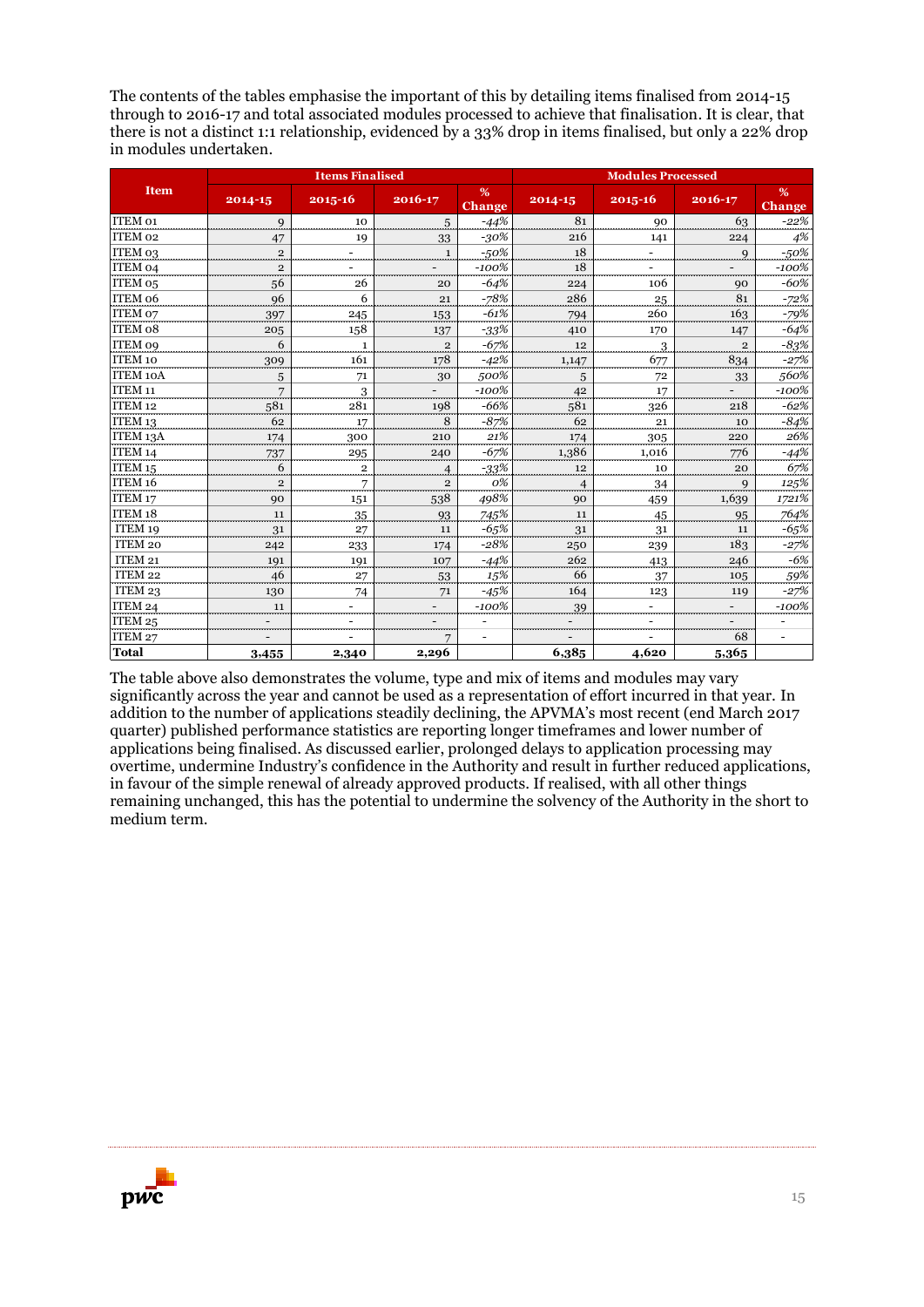### *5.1 Management of the APVMAs Equity Reserve*

The APVMA operates with a target equity reserve equal to approximately 3 months of operating expenses, as derived at the time of the last CRIS, on average to be equal to \$7m. This amount was to be in addition to the working capital requirements of the Authority to meet staff payment liabilities and vendor payments. Since the 2012 CRIS, the equity balance has been relatively variable, owing to a number of equity injections (such as the Better Practice Reforms), with some of these funds later repaid, and the re-classification of Industry receipts to be recognised as income earned at the time of in the table below.

| repaid, and the re-classification of Industry receipts to be recognised as income earned at the time of<br>cash being received, From a cash perspective, the Authority's equity balances since 2010/11 is included<br>in the table below.             |                                                                    |      |      |     |      |      |            |  |  |  |
|-------------------------------------------------------------------------------------------------------------------------------------------------------------------------------------------------------------------------------------------------------|--------------------------------------------------------------------|------|------|-----|------|------|------------|--|--|--|
| $2016 - 17***$<br>$2014 - 15***$<br>$2015 - 16$<br>$2010 - 11^*$<br>2013-14<br>2012-13<br>2011-12<br><b>APVMA Equity Balance</b><br>$\mathbf{m}$<br>$\mathbf{Sm}$<br>$\mathbf{m}$<br>$\mathbf{Sm}$<br>$\mathbf{Sm}$<br>$\mathbf{3m}$<br>$\mathbf{Sm}$ |                                                                    |      |      |     |      |      |            |  |  |  |
| Contributed equity                                                                                                                                                                                                                                    |                                                                    | 0.4  | 0.4  | 0.4 | 5.5  |      | <b>Not</b> |  |  |  |
| Reserves                                                                                                                                                                                                                                              | 0.1                                                                | 0.1  | 1.1  | 1.1 | 1.1  | 10.5 |            |  |  |  |
| Retained surplus                                                                                                                                                                                                                                      | Currently<br>3.8<br>11.9<br>7.3<br>11.0<br>7.3<br>3.3<br>Available |      |      |     |      |      |            |  |  |  |
| Other comprehensive income                                                                                                                                                                                                                            |                                                                    |      |      |     |      | 0.1  |            |  |  |  |
| Total equity                                                                                                                                                                                                                                          | 7.4                                                                | 12.4 | 12.5 | 8.8 | 10.5 | 7.3  | 6.7        |  |  |  |
| * Additional appropriations in 2010-11 and 2011-12 for Better Regulation reforms totalling \$8.750m, \$2m was                                                                                                                                         |                                                                    |      |      |     |      |      |            |  |  |  |

\* Additional appropriations in 2010-11 and 2011-12 for Better Regulation reforms totalling \$8.7 50m, \$2m was returned in 2013-14

\* Additional appropriations in 2010-11 and 2011-12 for Better Regulation reforms to<br>returned in 2013-14<br>\*\* Increase a result of recording fees and charges as equity injection \$5.155m (recog<br>unearned revenue)<br>\*\*\* 2016-17 ba \*\* Increase a result of recording fees and charges as equity injection \$5.155m (recognition as income earnt and not unearned revenue)

As above, the Authority operates under a plan to retain a cash reserve of approximately \$7m to cover periods of variations between revenue and expenses as a result of volatility in activity volumes. Whilst the Authority has generally held amounts close to this amount in its equity reserves at the end of each reporting year, the trend (normalised for equity injections) has been for the balance to progressively decrease.

| In the immediate terms, of concern is the cash flow of the Authority throughout the financial year,<br>which is depicted in table and graph below. |                                                                                               |         |     |     |     |     |     |     |     |     |                  |     |      |              |
|----------------------------------------------------------------------------------------------------------------------------------------------------|-----------------------------------------------------------------------------------------------|---------|-----|-----|-----|-----|-----|-----|-----|-----|------------------|-----|------|--------------|
|                                                                                                                                                    | Beginning Jul-17 Aug-17 Sep-17 Oct-17 Nov-17 Dec-17 Jan-18 Feb-18 Mar-18 Apr-18 May-18 Jun-18 |         |     |     |     |     |     |     |     |     |                  |     |      | <b>Total</b> |
| <b>Forecast Cash Receipts</b>                                                                                                                      |                                                                                               | 1.4     | 1.1 | 0.9 | 1.8 | 4.0 | 2.6 | 4.4 | 0.9 | 1.1 | 2.1              | 4.9 | 7.9  | 33.2         |
| Available Cash                                                                                                                                     | 6.5                                                                                           | 7.9     | 6.4 | 4.8 | 4.1 | 5.5 | 5.6 | 7.6 | 5.9 | 4.6 | 4.2              | 6.7 | 12.1 | 39.7         |
| <b>Forecast Cash Paid</b>                                                                                                                          | 0.0                                                                                           | 2.6     | 2.5 | 2.5 | 2.6 | 2.5 | 2.5 | 2.5 | 2.4 | 2.5 | 2.4              | 2.5 | 2.4  | 30.0         |
| Cash Available (end of                                                                                                                             | 6.5                                                                                           | $5 - 3$ | 3.9 | 2.3 | 1.6 | 3.0 |     | 5.0 | 3.5 | 2.0 | 1.8 <sub>1</sub> | 4.2 | 9.7  | 9.7          |



The two key issues identified through this high level analysis indicates that

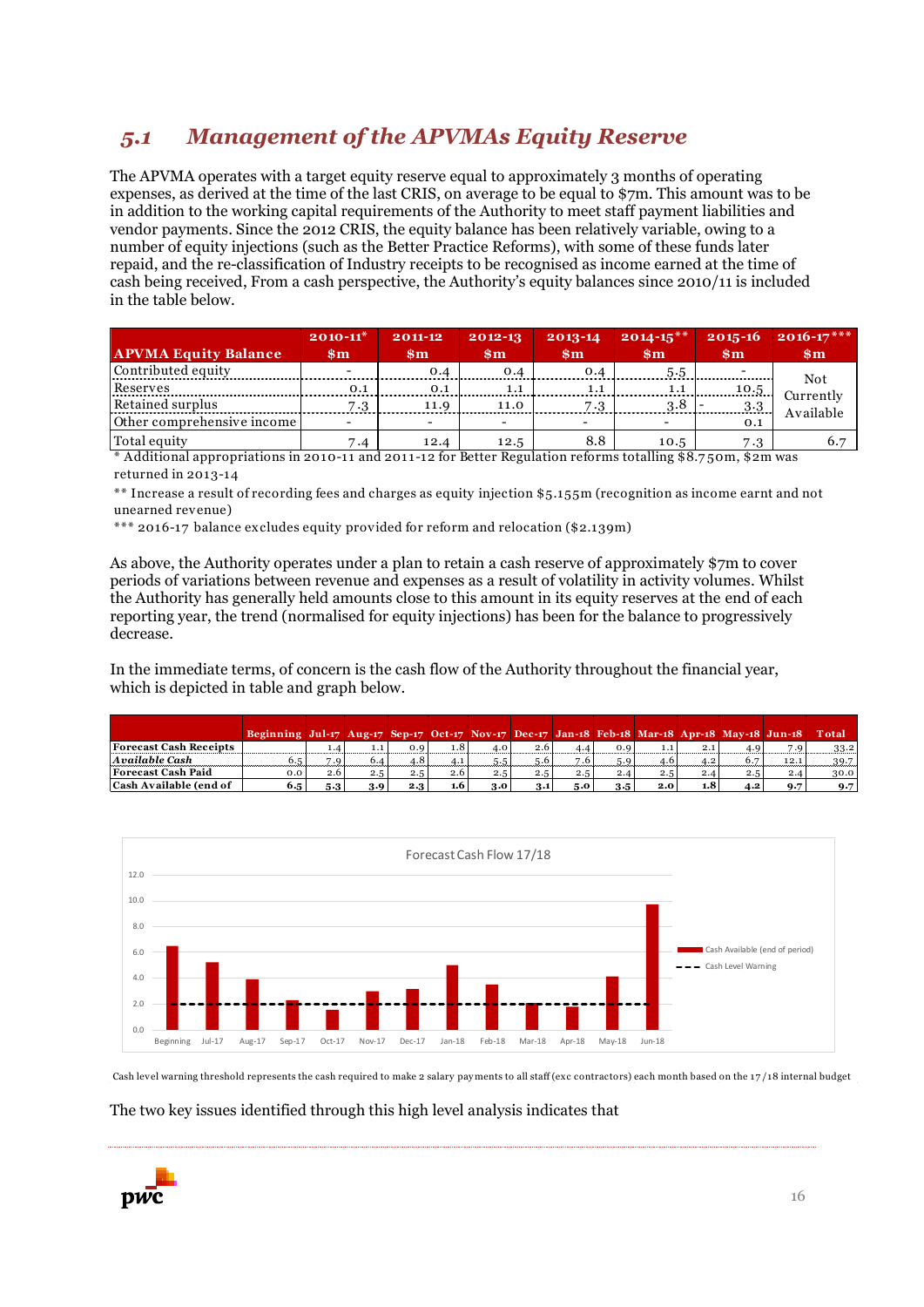- The revenue projections are premised on total Industry receipts of \$33.237m, which may be considered unachievable and could be presenting a false sense of security from which the Authority can fund its expenses.
- Through relatively stable cash outflows (salaries and superannuation constitute on average \$1.8m per period), the cash balance from the start of the year (\$6.479m) is steadily reduced through these regular payments.

**Recommendation 8** – APVMA should review its cash flow requirements, and consider what approach or options that are available that will assist in managing its revenue and expenses to minimise the risk of further depleting its cash reserves.

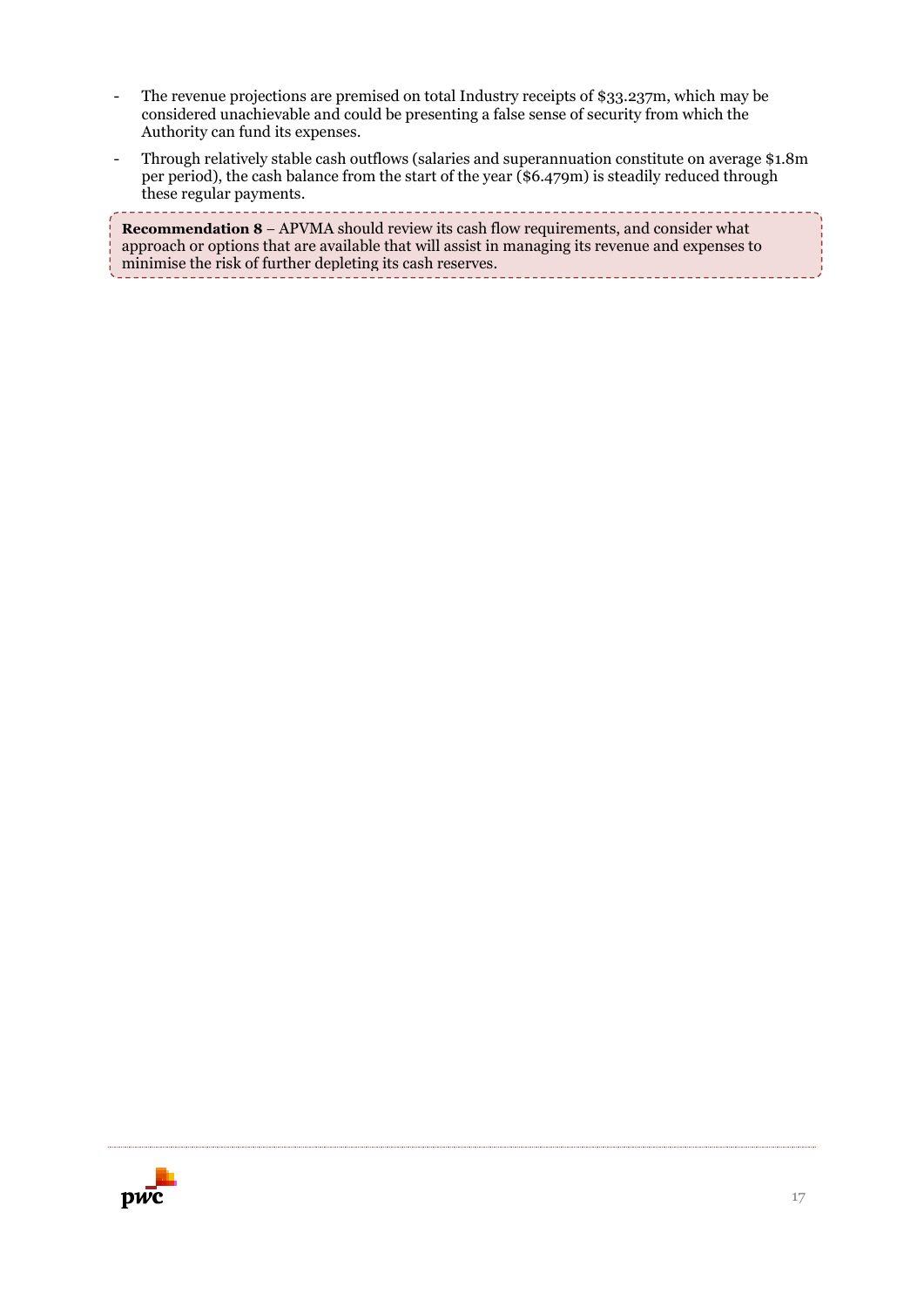# <span id="page-17-0"></span>*6 Cost Model Update and Fee Analysis*

#### **Key Findings**

- Stakeholder's consistently reported that APVMA's IT systems were not sufficient to support management. There is extensive manual intervention to extract and manipulate critical financial, HR and Item Activity data. It was also identified that the Authority is reliant on a key individuals to undertake the required manipulation.
- The imbalance between revenue and expenses within the Registrations stream is a result of a shift in costs in undertaking a particular module or item assessment from those derived as part of the 2012 CRIS.
- The methodology applied was consistent with past activity based costing reviews and provides a good basis for comparison. Generally though, it should not be relied upon as the basis for adjusting the prices of the modules or items, noting the findings raised through the report.

The 2017 cost modelling review was conducted using the same attribution model as that used in previous updates, with adjustments made as required to account for changes in APVMAs structure or operations. As with past reviews, the consultation phase involved updating the time effort surveys that would be used to allocate staff effort against different activities where necessary. Team leaders were asked to determine what activities their section undertook, what percentages of time their staff spend undertaking these activities, how these activities correlate to the modules of work completed in each section, and finally to weight the complexity involved in undertaking these modules against each other.

Owing to the differing information provided by each section, as outlined above, each part of the model relating to a particular section was bespoke to meet the requirements of, and to take account of the different characteristics of, each section. The cost model was designed to capture information for each section that undertook work that related to modules and items– i.e. those sections that directly contributed towards the registration and approvals function for which expenses are partly recovered through the application fee. The remaining areas were not modelled as their expenses, taken in aggregate inclusive of overheads, were not related to assessments undertaken through the modules and items.

The costs incurred by the relevant sections of APVMA listed below were included within the cost modelling:

- Registration
- Applications Management and Enquiries
- **Chemistry**
- **Residues**
- Manufacturing Quality & Licencing (MQ&L)
- Chemical Review
- **Compliance**
- **Permits**
- **Efficacy**
- Environment
- **Health**

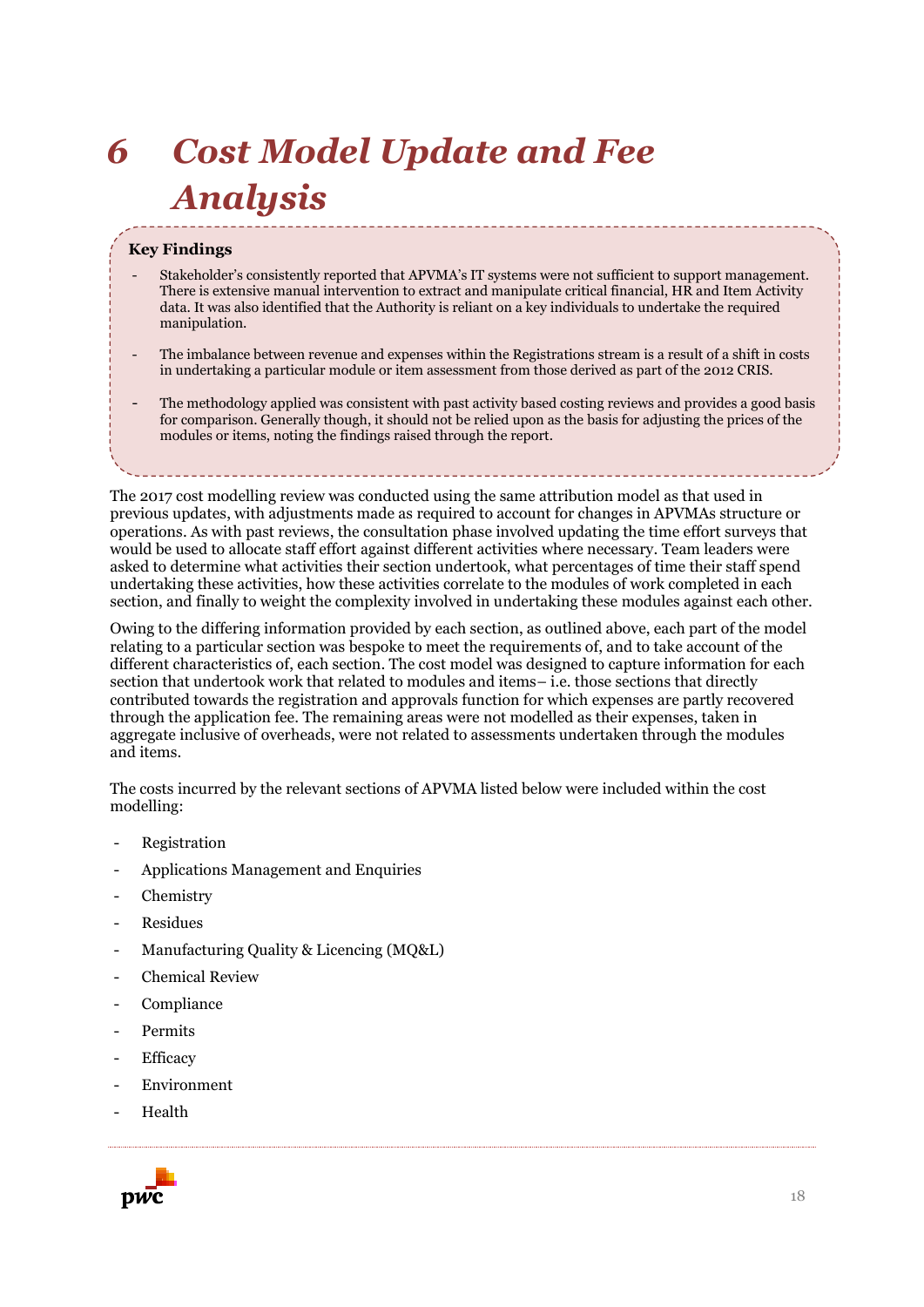The outputs of each of these sections were brought together and aggregated in the summary model. The financial data upon which the cost of registration categories and modules was based was the 2016/17 financial year data to the end of June 17 for the whole of APVMA, and was exclusive of any Government funding specifically appropriated to the Authority (to fund reform activities for example). This total amount was broken down by section. The costs for sections that did not undertake activities relating to cost recovery, but provided the necessary support to these activities, were combined and formed the basis of the Corporate Overheads.

The nature of the work undertaken as Scientific Assessment Services (SAS) is traceable to a number of different modules. The amount of expenditure relating to the use of SAS was able to be separately identified from the Authority's FMIS. Whilst the payment detail within the financial data did not allow for a direct mapping of the outsourced assessment to a specific module, the Authority records such details in a separate spreadsheet. This allowed for the direct mapping of SAS expenses to the section responsible for that module. Where expenses could not be apportioned directly, this was added to the Overhead allocation and allocated on that basis.

Full-time equivalent (FTE) data was used to attribute the total cost to each of the sections. Median salaries were weighted to take into account different teams being comprised of different levels of staff.

Non-service delivery activity costs needed to be attributed as part of the model to provide a full cost of registration activities. As such, all non-service delivery costs were aggregated and allocated to the each section. Corporate overhead costs capture the costs associated with the Public Affairs, Principal Scientists, Legal, the Executive, Information Technology, Information Services, Human Resources, Finance and Corporate.

An assumption was made that all direct areas would draw equally upon corporate overheads and the most appropriate driver to apply would be FTE.

While the key activities within section MQ&L, Compliance and Chemical Review were identified during the consultation phase, as these activities do not directly correlate with the application process, the associated costs (including the relevant component of corporate overheads) have not been directed to any registration item or modular category. These costs however were still captured and presented as distinct outputs in the summary model to allow for analysis as required, and to ensure that the model attributes all costs of the APVMA.

The overall cost of each item, and the fee charged is determined and driven primarily by the modules that encapsulate each respective Item type. As each registration item is composed of different modules, by accurately costing each module, and then calculating costs of each registration category as a sum of all relevant modules an accurate cost base for each item can be derived. This approach also eliminates any instances where the cost associated with a registration item is not equal to the sum of all the individual modules that compose it.